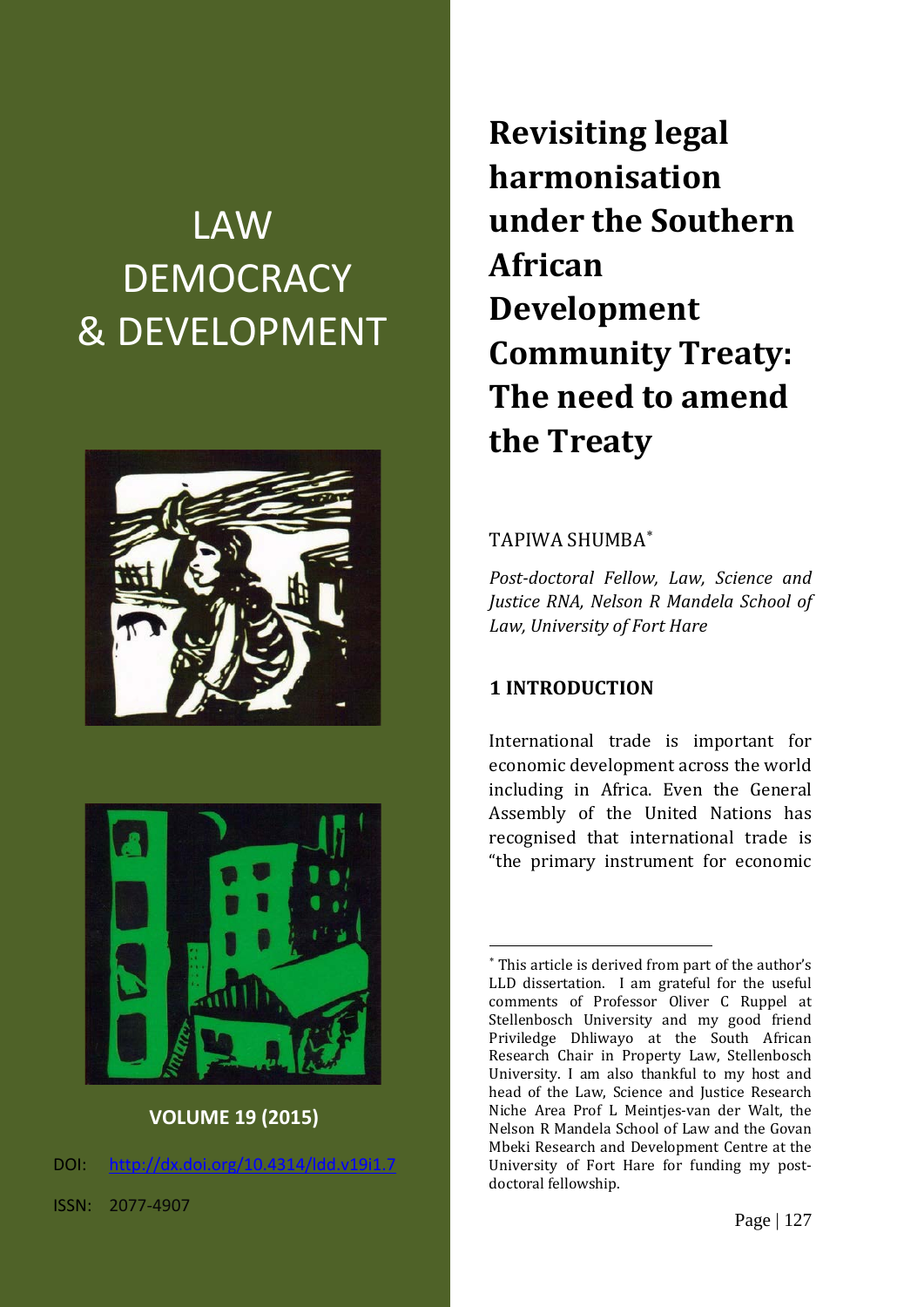development."[1](#page-1-0) This is true for Africa which continues to struggle to shake off the bonds of poverty. In an effort to maximise participation in international trade, African countries have entered into various bilateral and multilateral trading agreements and arrangements with each other and with the rest of the world. This has culminated in various regional free trade areas and customs unions arrangements. These initiatives aim to promote the movement of goods, services, capital and people within the continent. However, to promote international trade, it is not adequate for them to merely focus on export promotion initiatives; "there is also a need to tackle impediments to trade, which includes the problem of diversity of laws."[2](#page-1-1) The continent's colonial legacy which introduced arbitrary borders and foreign legal traditions has made the issue of harmonisation of laws even more imperative.[3](#page-1-2) The emergence of various legal harmonisation initiatives at regional level is testimony to the need for legal harmonisation within the African context. However, despite apparent legal diversity in SADC, there is not much tangible progress towards the harmonisation of laws. This raises the question whether this is due to lack of political will or whether there is scope for such harmonisation under the SADC Treaty. This article analyses the Southern African Development Community (SADC) objectives focussing particularly on whether legal harmonisation is achievable under the current SADC Treaty framework. It considers the question whether the current SADC Treaty creates an adequate framework for effective legal harmonisation using regionally adopted community laws. It proposes the amendment of the SADC Treaty to make legal harmonisation one of SADC's objectives in line with similar initiatives on the African continent.

## **2 LEGAL HARMONISATION IN THE AFRICAN CONTEXT**

The pressures of globalisation and the nee[d](#page-1-3) for the harmonisation of laws are as prevalent in Africa as in the developed world.4 As far back as 1963, the Charter of the Organisation of African Unity obliged Member States "to co-ordinate and harmonise their general policies" in a number of fields, including economic co-operation.[5](#page-1-4) This focus on economic integration was entrenched with the signing and resultant ratification of the Abuja Treaty Establishing the African Economic Community in 1994 (Abuja Treaty). $6$  A successor to the Organisation of African Unity (OAU), the African

<span id="page-1-0"></span><sup>1</sup> United National Resolution 1707 (XVI) of 19 December 1961. Available at http://daccess-ddsny.un.org/doc/RESOLUTION/GEN/NR0/167/60/IMG/NR016760.pdf?OpenElement (accessed 16 June 2014). Bamodu G "Transnational law, unification and harmonization of international commercial law in Africa" (1994) 38(2) *Journal of African Law* 125 at 128. <u>.</u>

<span id="page-1-1"></span><sup>2</sup> Bamodu (1994) at 128.

<span id="page-1-2"></span><sup>3</sup> Fagbayibo B "Towards the harmonisation of laws in Africa: is OHADA the way to go?" (2009) 42(3) *CILSA* 309 at 310.

<span id="page-1-3"></span><sup>4</sup> Schwenzer I "Regional and global unification of sales law" (2011) 13(3-4) *European Journal of Law Reform* 370 at 370.

<span id="page-1-4"></span><sup>5</sup> See Art II (2) of the Charter of the Organization of African Unity, 49 UNTS 39/2 ILM 766 (1963).

<span id="page-1-5"></span><sup>6</sup> See Arts 3 and 4 of the Treaty Establishing the African Economic Community signed on 3 June 1991 at Abuja Nigeria. Available at http://www.africa-union.org/root/au/Documents/Treaties/

Text/AEC\_Treaty\_1991.pdf (accessed 18 June 2014). See also Oppong RF "Private international law and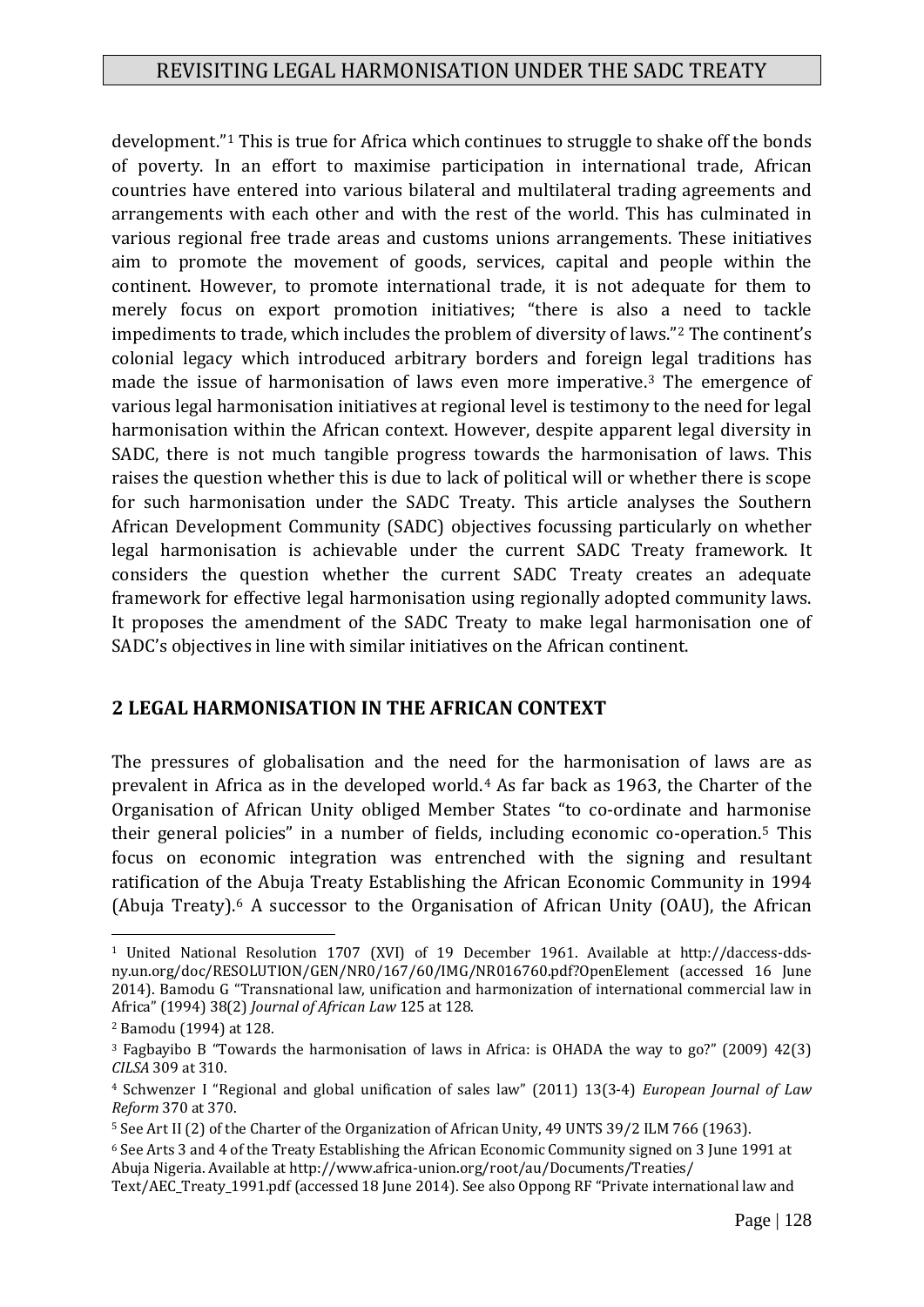Union (AU) was formally launched at the Durban Summit in 2002.[7](#page-2-0) The AU is Africa's premier institution and principal organisation for the promotion of accelerated socioeconomic integration of the continent. Among the objectives of the AU is the coordination and harm[on](#page-2-1)isation of the policies of existing and future Regional Economic Communities (RECs).8 However, despite an emphasis on closer integration, no specific reference is made to legal harmonisation or the role of law in the integration process.[9](#page-2-2) The need for legal harmonisation can at best be deduced from the aspirations of the AU. The AU is not in itself an organisation for the harmonisation of laws; however, it is the epicentre of regional integration and the organisation from which the legitimacy of integration in African RECs also stems. The African RECs are seen as building blocks towards continental integration. The Abuja Treaty's paragraphs 1 and 3 of Article 88, hence, provide for the protocol on relations between the African Economic Community and RECs for the co-ordination, harmonisation and integration of these RECs under the African Economic Community.[10](#page-2-3)

Apart from the Organisation for the Harmonisation of Business Laws in Africa (OHADA), a regional organisation for the harmonisation of laws; other RECs in Africa have also embarked on legal harmonisation. More important, for this discussion are, among others, the East African Community (EAC) and the Common Market for East and Southern Africa (COMESA), which have an intricate relationship with SADC. The approach these regional communities have adopted towards legal harmonisation has significantly exposed the shortcomings of the SADC Treaty on this subject.

The EAC was established in 1967, later dissolved in 1977, and only resurfaced in 2000. It is an organisation of five States in the eastern part of Africa, comprising Tanzania, Uganda, Rwanda, Burundi and Kenya. Its headquarters is in Arusha, Tanzania. According to the EAC Treaty, the objectives of the EAC are to develop policies and programmes aimed at widening and deepening co-operation and integration amongst its Member States. To that effect, the Member States agreed to co-operate in many areas,

<span id="page-2-2"></span><sup>9</sup> Oppong (2006) at 504.

<u>.</u>

<span id="page-2-3"></span><sup>10</sup> See Preamble to the Protocol on Relations between the African Union and the Regional Economic Communities adopted on 28 February 1998. Available at http://www.afrimap.org/

the African economic community: a plea for greater attention" (2006) 3 *Journal of South African Law* 497 at 503; Oppong RF *Legal aspects of economic integration in Africa* (Cambridge: Cambridge University Press 2011) at 165-187.

<span id="page-2-0"></span><sup>7</sup> Maluwa T "The transition from the Organisation of African Unity to the African Union" in Yusuf AA & Ouguergouz F (eds) *The African Union legal and institutional framework:* a *manual on the pan-African organization* (Leiden: Martinus Nijhoff Publishers 2012) at 31-32.

<span id="page-2-1"></span><sup>8</sup> Article 3 of the Constitutive Act of the African Union signed on 11 July 2000 in Lome Togo. Available at http://www1.uneca.org/Portals/ngm/Documents/Conventions%20and%20Resolutions/constitution.pd f (accessed 15 June 2014). Integration is sought to be achieved gradually through Regional Economic Communities. See also Ferreira-Snyman MP & Ferreira GM "The harmonisation of laws within the African Union and the viability of legal pluralism as an alternative" (2010) 74(4) *THRHR* 608 at 609; Oppong (2006) at 503.

english/images/treaty/AU-RECs-Protocol.pdf (accessed 14 February 2014). See also Oppong (2011) at 165-187.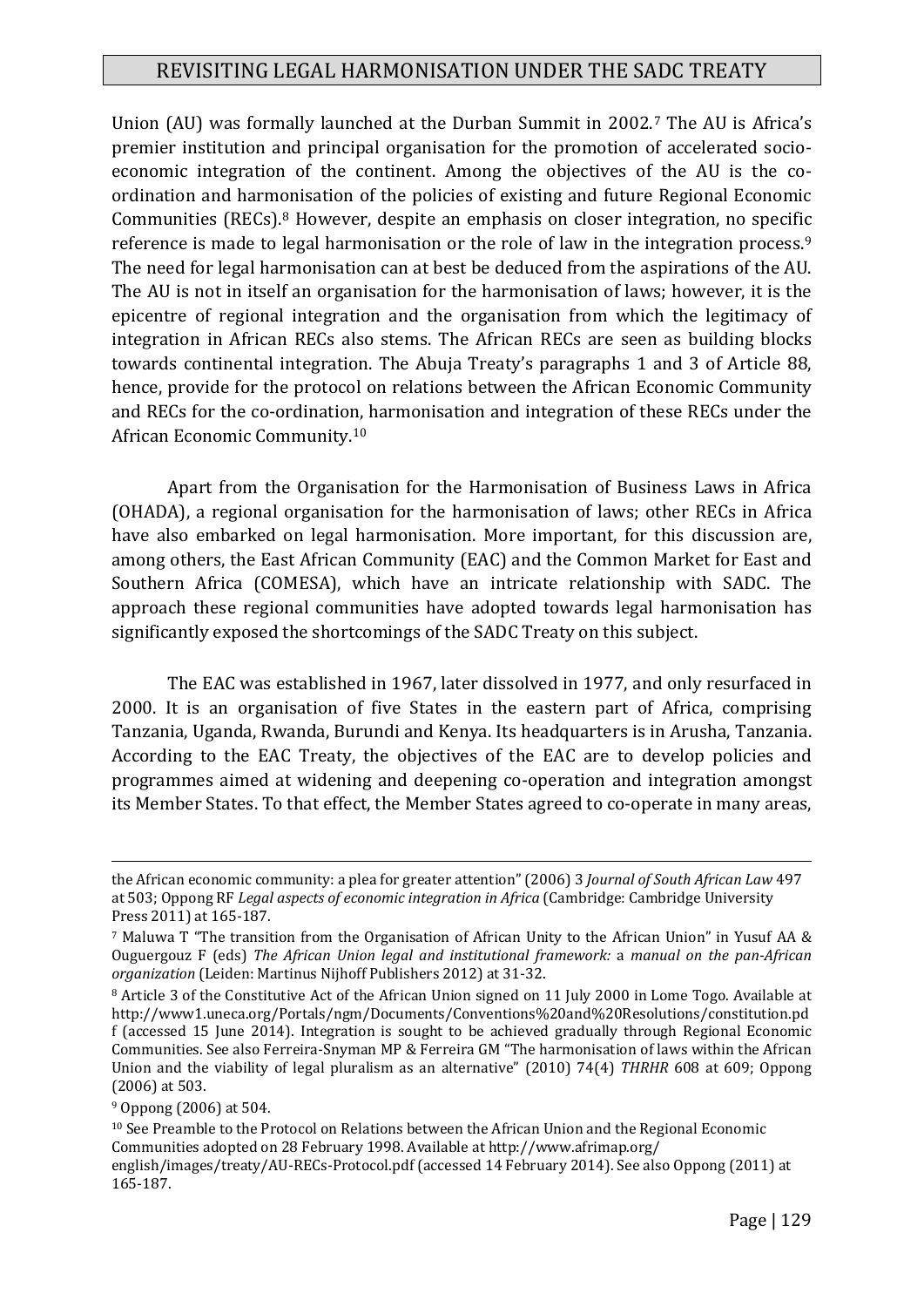including legal matters. This new vision of the re-invented EAC is a reflection of the inspiration provided by the OHADA.[11](#page-3-0)

The aim of the EAC is to have regional commercial laws, particularly in those areas that fall within the ambit of the EAC Treaty.[12](#page-3-1) The EAC enacted laws are automatically integrated into its Member States' domestic laws and "take precedence over the similar national laws in related matters."[13](#page-3-2) At regional level, the EAC is currently working on legislation on intellectual property law, contract law, public private partnership law, the law on the recognition of foreign commercial law, and the law related to enforcement measures and procedures for debt recovery. These uniform laws will become automatically binding once they are adopted by the East African Legislative Assembly. The EAC Court of Justice created under the Treaty has jurisdiction in all matters relating to the application and interpretation of the EAC Treaty. The Court also plays an advisory and counselling role to Member States on issues relating to the EAC Treaty laws, rules and procedures.[14](#page-3-3)

The COMESA Treaty was signed on 5 November 1993 in Kampala, Uganda, and ratified in December 1994. The main goal of COMESA is to fully integrate the EAC and SADC into an economic union through trade and investment.[15](#page-3-4) Under the COMESA Treaty, the objective is to deepen and broaden the integration process among Member States through the adoption of more comprehensive measures. These measures include the harmonisation and approximation of laws of the Member States "to the extent required for the proper functioning of the common market."[16](#page-3-5) The harmonisation of laws is therefore an explicit goal of the COMESA. The area of harmonisation is broad and focuses on investment rules, regulations and practice. The COMESA created its own Court of Justice with an advisory and interpretive role on all issues relating to the Treaty and its provisions whilst also serving as a dispute settlement mechanism.[17](#page-3-6) It has jurisdiction to hear referrals from Member States and from the Secretary General of the COMESA as well as from natural or legal persons challenging decisions of Member States.[18](#page-3-7)

<span id="page-3-0"></span><sup>11</sup> Idris MB "Harmonization of business laws in Africa - an insight into the laws, issues, problems and prospects" in Dickerson CM (ed) *Unified business laws for Africa: common law perspective on OHADA* 2nd ed (London: International Executive Development Programs 2012) at 23.

<span id="page-3-1"></span><sup>12</sup> Idris (2012) at 23-24.

<span id="page-3-2"></span><sup>13</sup> Art 8 (4) of the Abuja Treaty.

<span id="page-3-3"></span><sup>14</sup> EAC Treaty Art 28 (2). See also Idris (2012) at 24.

<span id="page-3-4"></span><sup>15</sup> Art 3 of the Treaty establishing the COMESA signed on 5 November 1993 in Kampala, Uganda. Available at http://www.comesa.int/attachments/ article/28/COMESA\_Treaty.pdf (accessed 15 June 2014).

<span id="page-3-5"></span><sup>16</sup> COMESA Treaty Art 4 (6) (b). See also Mancuso S "Trends on the harmonization of contract law in Africa" (2007) 13 *Annual Survey of International and Comparative Law* 157 at 172-173.

<span id="page-3-6"></span><sup>17</sup> COMESA Treaty Art 19.

<span id="page-3-7"></span><sup>18</sup> COMESA Treaty Arts 24-26.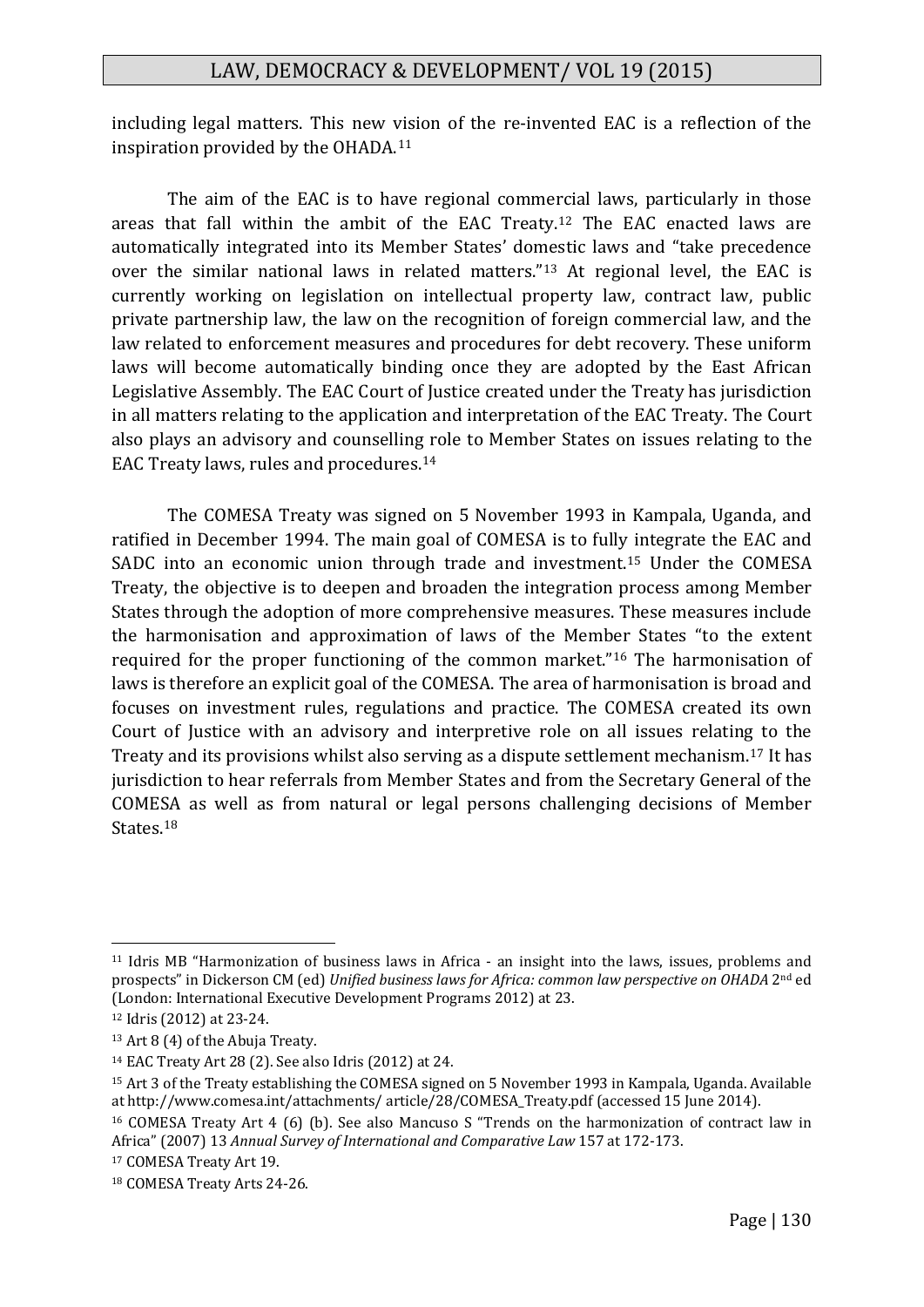SADC was formed to deepen economic integration for the attainment of economic growth and development in order to alleviate poverty.[19](#page-4-0) The overall aspirations of these regional communities are not different yet the provision for legal harmonisation under the SADC Treaty is glaringly missing, as will be shown below. The EAC and COMESA together with SADC have formed a tripartite relationship for the coordination and co-operation of the three RECs.[20](#page-4-1) This was necessitated mainly by overlapping memberships of the three communities.<sup>[21](#page-4-2)</sup> The EAC and SADC have a strong relationship with COMESA in that most of the members of these two regional groupings are members of COMESA. The composite interrelationship between SADC, the EAC and COMESA reiterates the need for the harmonisation of trade laws as a necessary process for fostering and sustaining regional integration and economic development on the African continent.

#### **3 THE SADC HISTORICAL OVERVIEW AND GENERAL BACKGROUND**

SADC started as Frontline States whose objective was the political liberation of Southern Africa. SADC was preceded by the Southern African Development Coordination Conference (SADCC), which was formed in Lusaka, Zambia, on 1 April 1980, with the adoption of the Lusaka Declaration (Southern Africa: Towards Economic Liberation). The formation of the SADCC was the culmination of a long process of consultation by the leaders of the then only majority ruled countries of Southern Africa, namely, Angola, Botswana, Lesotho, Mozambique, Swaziland, Tanzania, Zambia and Zimbabwe, working together as Frontline States. On 17 August 1992, at their Summit held in Windhoek, Namibia, the Heads of State and Government signed the SADC Treaty and Declaration that effectively transformed the SADCC into SADC. The objective of the organisation shifted to include economic integration following the independence of the rest of the Southern African countries.[22](#page-4-3)

<span id="page-4-0"></span><sup>19</sup> Oosthuizen GH *The Southern African Development Community: the organisation, its policies and prospects* (Midrand: The institute for Global Dialogue 2006) at 39. <u>.</u>

<span id="page-4-1"></span><sup>&</sup>lt;sup>20</sup> The Tripartite Task Force was established in 2005. The Tripartite Task Force, headed by the Secretaries General of the COMESA and the EAC, and the Executive Secretary of the SADC, has met at least twice per year since 2006. The main focus of deliberations has been the harmonisation of REC programmes in the areas of trade and infrastructure development. In 2007, the Tripartite Task Force recommended that a Tripartite Summit of Heads of State and the Government of COMESA, the EAC and SADC be convened. The envisaged Summit would give important direction and political endorsement to the Tripartite's efforts to harmonise their various programmes and would increase the buy-in of Member States. The recommendation was accepted and the Tripartite Summit was held on 22 October 2008 in Kampala, Uganda. See COMESA-EAC-SADC Tripartite website available at: http://www.comesa-eac-sadctripartite.org/about/background (accessed 18 June 2014).

<span id="page-4-2"></span><sup>&</sup>lt;sup>21</sup> The Tripartite Task Force is also addressing challenges of overlapping membership through harmonising programmes across the three RECs. See COMESA-EAC-SADC Tripartite website. See also Kwandelwal P "COMESA and SADC: prospects and challenges for regional trade integration" (2004) at 14 International Monetary Fund Working paper WP/04/227. Available at http://www.imf.org/external/ pubs/ft/wp/2004/wp04227.pdf (accessed 17 June 2014).

<span id="page-4-3"></span><sup>22</sup> Key developments in the formation of SADC are the following: in the 1970s Angola, Mozambique, Tanzania, Botswana and Zambia form a grouping called the Frontline States to fight Apartheid; in May 1979 in Gaborone, Botswana, the Foreign Ministers of the Frontline States called on the Ministers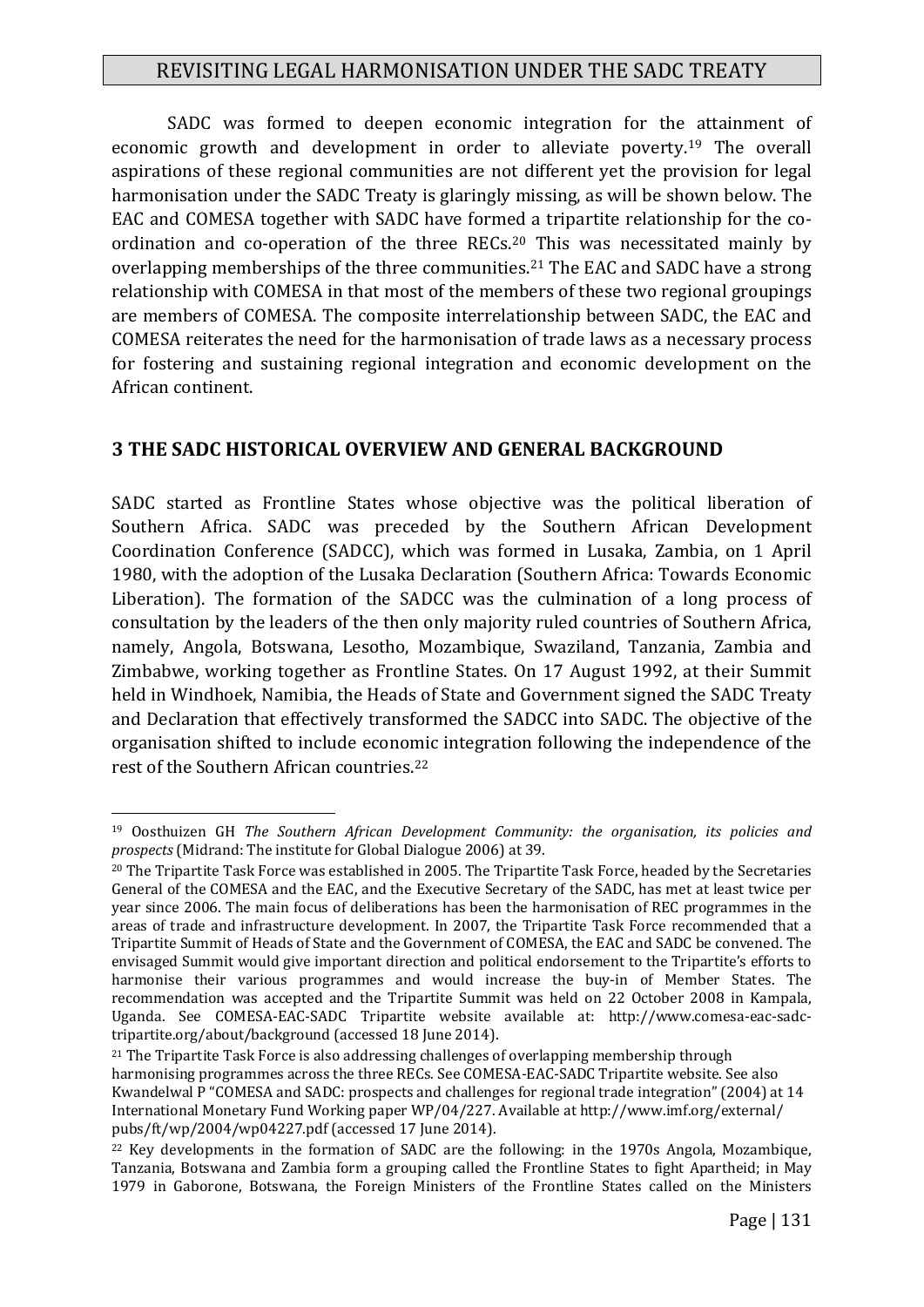SADC now consists of 15 countries which have a total population of approximately 277 million people, which is just slightly above half of that of the European Union.[23](#page-5-0) Three countries, the Democratic Republic of Congo (DRC), South Africa and Tanzania account for almost two-thirds of the total population, while the six smallest members (Seychelles, Swaziland, Mauritius, Botsw[ana](#page-5-1), Namibia and Lesotho) comprise only about 3 per cent of the total population. <sup>24</sup> The major reason for integration is therefore the belief that there is strength in numbers and in unity, and that this strength can speed up the pace of development as well as enhance security.[25](#page-5-2)

On the economic front, SADC struggles to shake off the bonds of poverty and underdevelopment. The Gross Domestic Product (GDP) of the entire SADC region was USD 575 billion in 2010. To this GDP, services contribute 51 per cent, industry 32 per cent, and agriculture 17 per cent.[26](#page-5-3) However, of the total GDP, South Africa has the dominant economy, accounting for about three-quarters of the SADC's GDP.[27](#page-5-4) Agriculture is the back-bone of the SADC regional economy in that about 70 per cent of the SADC population depends on agriculture for food, income and employment.[28](#page-5-5) SADC countries are rich in natural resources and minerals, which include precious and base metals, industrial minerals and precious stones.[29](#page-5-6) It is imperative for SADC to transform its natural resources and economic potential into reality. To achieve this, conditions conducive to trade and investment must be created and sustained. It is pointless for SADC to pride itself with its vast natural resources whilst more than half of its population is languishing in extreme poverty.

responsible for Economic Development to meet and consider an economic development initiative for the region; in July 1979 in Arusha, Tanzania, the Ministers of Economic Development drafted a Declaration paving the way for the SADC Committee, on 1 April 1980 in Lusaka, Zambia, the Lusaka Declaration (Southern Africa: Towards Economic Liberation) was adopted by the founding Members, Angola, Botswana, Zambia, Tanzania, Zimbabwe, Malawi, Namibia, Mozambique, Swaziland and Lesotho, paving the way for the establishment of the SADCC; on 17 August 1992 in Windhoek, Namibia, the Heads of State of SADCC Members signed a Declaration and Treaty establishing the SADC, which shifted the focus from co-ordination of developmental projects to a more complex task of integrating the economies of Member States; on 29 August 1994, in Gaborone, Botswana, South Africa acceded to the SADC Treaty, which accession was ratified in September 1994 whereupon South Africa became a Member; and on 9 March 2001 in Windhoek, Namibia, an Extraordinary Summit approved recommendations to restructure SADC to give effect to the change in focus of the new demands of regional integration of SADC and to efficiently and effectively realise the new objectives. See http://www.sadc.int/about-sadc/overview/history-andtreaty/ (accessed 26 June 2014).

<span id="page-5-0"></span><sup>23</sup> SADC website available at: http://www.sadc.int/about-sadc/overview/sadc-facts-figures/ (accessed 26 June 2014).

<span id="page-5-1"></span><sup>24</sup> SADC website.

<span id="page-5-2"></span><sup>25</sup> Chingono M & Nakana S "The challenges of regional integration in Southern Africa" (2009) 3(10) *African Journal of Political Science and International Relations* 396 at 397.

<span id="page-5-3"></span><sup>26</sup> SADC statistics available at: http://www.sadc.int/about-sadc/overview/sadc-facts-figures/ (accessed 26 June 2014).

<span id="page-5-4"></span><sup>&</sup>lt;sup>27</sup> This dominance is not always a pleasure. As the saying goes, if her neighbours "do not eat, then she won't sleep".

<span id="page-5-5"></span><sup>28</sup> See "Food security and climate change in SADC." Available at

www.sadc.int/REDD/index.php/download\_file/94/ (accessed 26 June 2014).

<span id="page-5-6"></span><sup>29</sup> Chingono & Nakana (2009) at 398.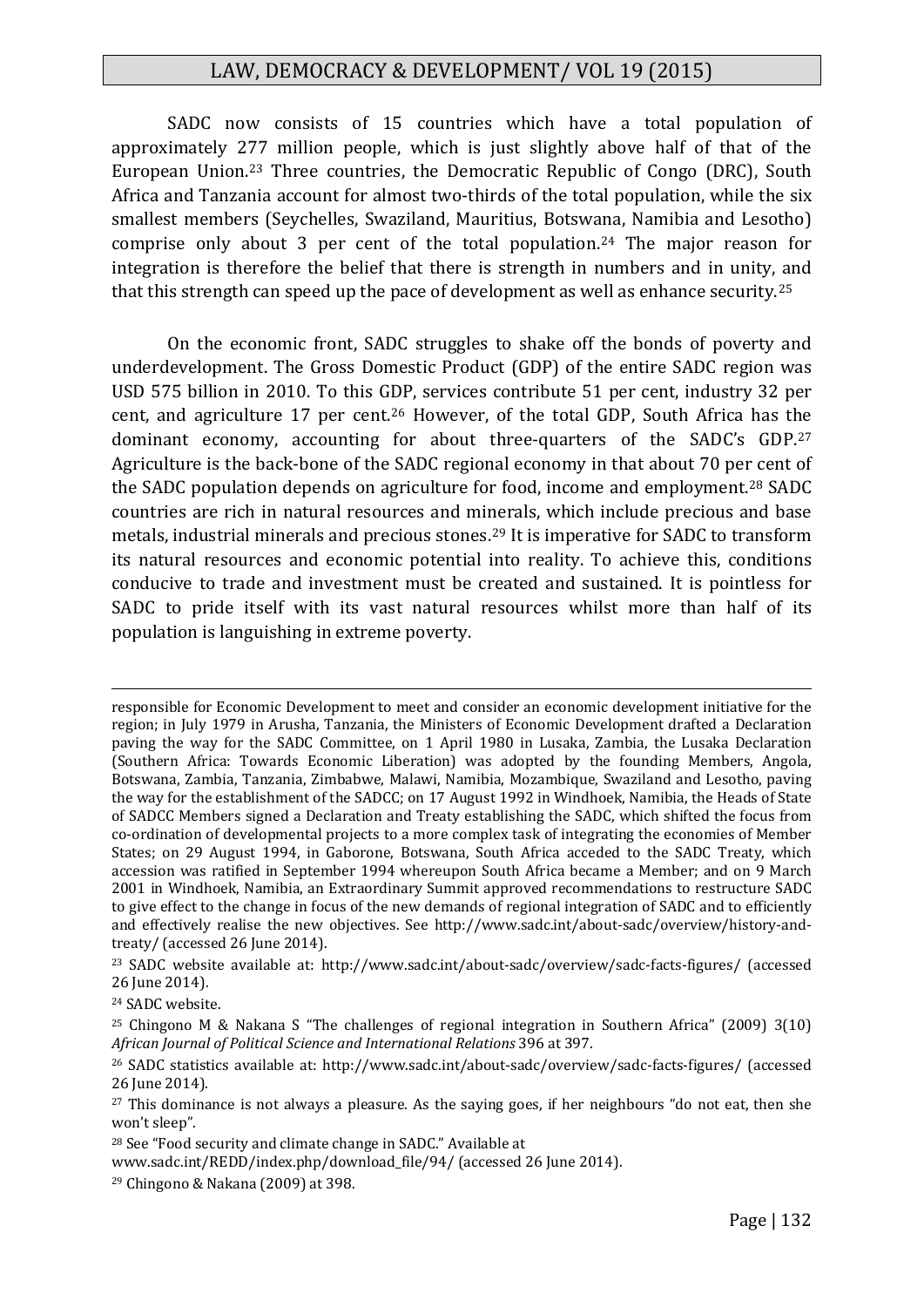#### **4 SADC OBJECTIVES**

SADC recognises the sovereignty of its Member States, but also acknowledges the need to promote co-operation amongst them in order to address the challenges of the dynamic and increasingly complex regional and global environments. The main objectives of SADC spelt out in Article 5 of the Treaty of the Southern African Development Community (SADC Treaty) are to: promote sustainable and equitable economic growth and socio-economic development that will ensure poverty alleviation with the ultimate objective of its eradication; enhance the standard and quality of life of the people of Southern Africa; support the socially disadvantaged through regional integration; promote common political values, systems and other shared values, which are transmitted through institutions that are democratic, legitimate and effective; consolidate, defend and maintain democracy, peace, security and stability; promote selfsustaining development on the basis of collective self-reliance, and the interdependence of Member States; achieve complementarity between national and regional strategies and programmes; promote and maximise productive employment and utilisation of resources of the region; achieve sustainable utilisation of natural resources and effective protection of the environment; strengthen and consolidate the long-standing historical, social and cultural affinities and links among the people of the region; combat HIV/AIDS or other deadly and communicable diseases; ensure that poverty eradication is addressed in all SADC activities and programmes; and mainstream gender issues in the process of community building.[30](#page-6-0)

The SADC Member States agree that issues of underdevelopment, exploitation, deprivation and poverty can only be overcome through economic co-operation and integration. The objectives of SADC are sought to be achieved through harmonising the political and socio-economic policies and plans of its Member States; encouraging the people of the region and their institutions to take initiatives to develop economic, social and cultural ties across the region, and to participate fully in the implementation of the programmes and projects of SADC; creating appropriate institutions and mechanisms for the mobilisation of requisite resources for the implementation of programmes and operations of SADC and its institutions; developing policies aimed at the progressive elimination of obstacles to the free movement of capital and labour, goods and services, and of the people of the region generally; promoting the development of human resources; promoting the development, transfer and mastery of technology; improving economic management and performance through regional co-operation; promoting the co-ordination and harmonisation of the international relations of its Member States; securing international understanding, co-operation and support, and mobilise the inflow of public and private resources into the region; and developing such other activities as Member States may decide in furtherance of the objectives of the SADC Treaty.[31](#page-6-1)

<u>.</u>

<span id="page-6-0"></span><sup>30</sup> Article 5 (1) of the SADC Treaty.

<span id="page-6-1"></span><sup>31</sup> Article 5 (2) of the SADC Treaty.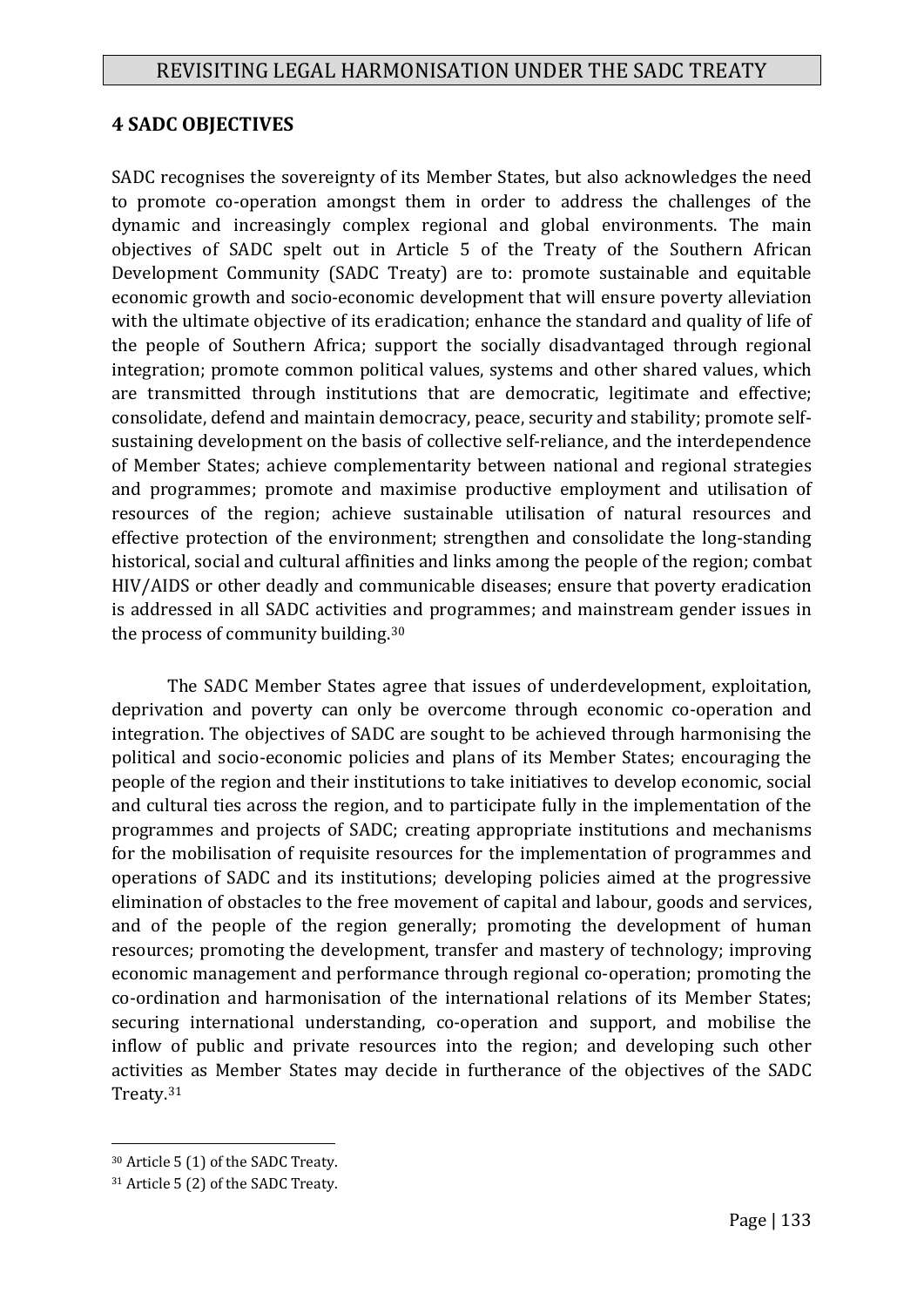Looking at the objectives and aspirations of SADC, one cannot miss the running thread of regional integration and co-operation for economic development. Economic development is the pivot for achieving the goals and resolving the problems of the region. Economic development can never be detached from trade. Trade has become the main vehicle for economic development across the globe.[32](#page-7-0) States want to trade in order to improve the lives and welfare of their people. Co-operation on issues of trade has always been of strategic importance. Conflicts in the earlier part of the 20<sup>th</sup> century have shown how devastating the consequences of lack of co-operation in trade and economic development matters can be.[33](#page-7-1)

To achieve its objectives and implement its programmes, SADC has established a number of institutions. At the turn of the millennium SADC restructured itself, giving birth to more institutions and development plans. The SADC Treaty now provides for eight institutions, namely, the Summit of Heads of State or Government; the Organ on Politics, Defence and Security Co-operation; the Council of Ministers; the Integrated Committee of Ministers; the Standing Committee of Officials; the Secretariat; the Tribunal;[34](#page-7-2) and the SADC National Committees. The Summit is empowered to create other institutions if necessary[35](#page-7-3) and it in fact created the SADC Parliamentary Forum which is not provided for by the Treaty itself. These institutions play a critical role in the realisation of SADC's objectives. There cannot be any meaningful integration without strong institutions that drive the process. These institutions are therefore also important for the creation and sustaining of any process for the harmonisation of laws. Based on the experience in other regions, these institutions have the ability to foster integration and development if they are capacitated and supported with adequate resources and driven by political will.

#### **5 TOWARDS A SADC COMMUNITY TRADE LAW**

Internationally, there is much agreement that "conflicts and divergences arising from the laws of different states in matters relating to international trade constitute an

<span id="page-7-0"></span><sup>32</sup> Grammling S "Reconciling trade and development in Southern Africa: challenges for trade unions" FES/NALEDI Training Course on "Trade and Development" for Trade Unionists of SADC Countries Johannesburg 9-11 July 2007 *Conference Report.* Available at http://library.fes.de/ pdffiles/bueros/genf/04973.pdf (accessed 23 June 2014). <u>.</u>

<span id="page-7-1"></span><sup>33</sup> World wars are also blamed on protectionism. See Lamy P *Managing global security: the strategic importance of international trade* (2007). Available at http://www.wto.org/english/news\_e/s ppl\_e/sppl66\_e.htm (accessed 4 June 2014).

<span id="page-7-2"></span><sup>&</sup>lt;sup>34</sup> The Tribunal is currently suspended pending its restructure. See point 24 of the Final Communiqué of the 32nd Summit of SADC Heads of State and Government, Maputo, Mozambique, 18 August 2012. This suspension is a step backwards as far as upholding the rule of law in SADC is concerned. See Ruppel OC "The case of Mike Campbell and the paralysation of the SADC Tribunal" in Laryea ET, Madolo N & Sucker F (eds) *International economic law voices of Africa* (Cape Town: Siber Ink 2012) at 152, where he concludes that "the rule of law is in a state of flux in SADC."

<span id="page-7-3"></span><sup>35</sup> Article 9 of the SADC Treaty.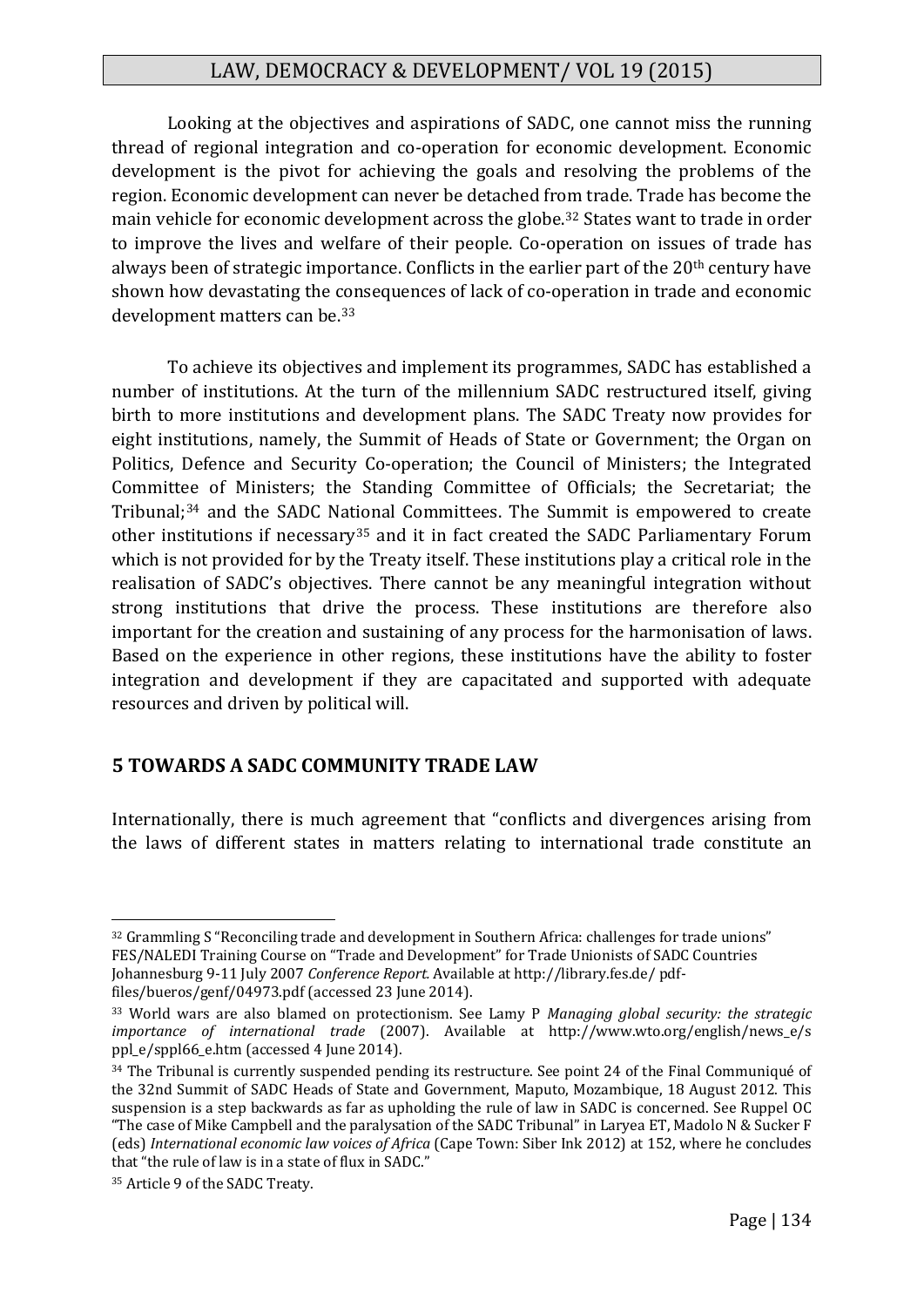obstacle to the development of world trade."[36](#page-8-0) In fact, the challenges posed by legal diversity in cross-border trading [h](#page-8-1)ave been identified since the medieval era, hence the development of a *lex mercatoria*. <sup>37</sup> In the 20th century, the establishment of The Hague Conference, the International Institute for the Unification of Private Law (UNIDROIT) and most importantly the United Nations Commission on International Trade Law (UNCITRAL) was primarily based on the realisation that legal diversity might be a serious barrier to international commercial transactions, whether at regional or global level.

This article submits that in southern Africa, diverse, fragmented, archaic and inaccessible, laws are major barriers to the free flow of goods in the region and therefore affecting both intra-regional and international trade as well as the attraction of foreign investment.[38](#page-8-2) The membership of the SADC represents at least three main legal families, namely, those of English common law, Roman-Dutch law, and civil law origin. Each country, in turn, recognises various sources of law, including African customary laws, religious laws and constitutional law. Every country has its own legal system, its own system of legal thought, its own method of law-making, and its own process of judicial determination of disputes.[39](#page-8-3) Although there is no empirical evidence showing the direct relationship between economic growth and harmonised trade laws in SADC, scholars argue that there is the potential for increased trade in a more harmonised system due to the predictability and accessibility of the laws applicable, among other things. "The law, being a vehicle for economic co-operation and development, is required to facilitate … growth; which is why with the need to increase international trade there has b[ee](#page-8-4)n a corresponding increase in the demand for legal coordination and harmonisation."40

Although there is no single definition of what constitutes legal harmonisation, in practice, it can be understood to be the removal of discord, and the reconciliation of contradictory elements between the rules and effects of two legal systems, often by

<span id="page-8-0"></span><sup>36</sup> Preamble to the United Nations General Assembly Resolution 2102 (XX) of 20 December 1965 *United Nations Commission on International Trade Law Yearbook Volume 1: 1968-70* (1971) 18. <u>.</u>

<span id="page-8-1"></span><sup>&</sup>lt;sup>37</sup> This was "a body of truly international customary rules governing the cosmopolitan community of international merchants who travelled through the civilised world from port to port and fair to fair." See Schmitthoff CM "The unification of the law of international trade" (1968) *Journal of Business Law* 105 at 105.

<span id="page-8-2"></span><sup>38</sup> For a similar conclusion, see also Ndulo M "The need for the harmonisation of trade laws in the Southern African Development Community (SADC)" (1996) 4 *African Yearbook of International Law* 195 at 196.

<span id="page-8-3"></span><sup>39</sup> Ndulo (1996) at 195-196.

<span id="page-8-4"></span><sup>40</sup> Coetzee J & De Gama M "Harmonisation of sales law: an international and regional perspective" (2006) 10(1) *Vindobona Journal of International Commercial Law and Arbitration* 15 at 15. "Unified law promotes greater legal predictability as well as legal certainty, both essential for the investment climate and economic development in general." Ruppel OC & Bangamwabo FX "The SADC Tribunal: a legal analysis of its mandate and role in regional integration" in Bösl A, Breytenbach W, Hartzenberg T, McCarthy C & Schade K (eds) *Monitoring regional integration in Southern Africa yearbook volume 8 2008* (Stellenbosch: Trade Law Centre in Southern Africa 2008) at 207.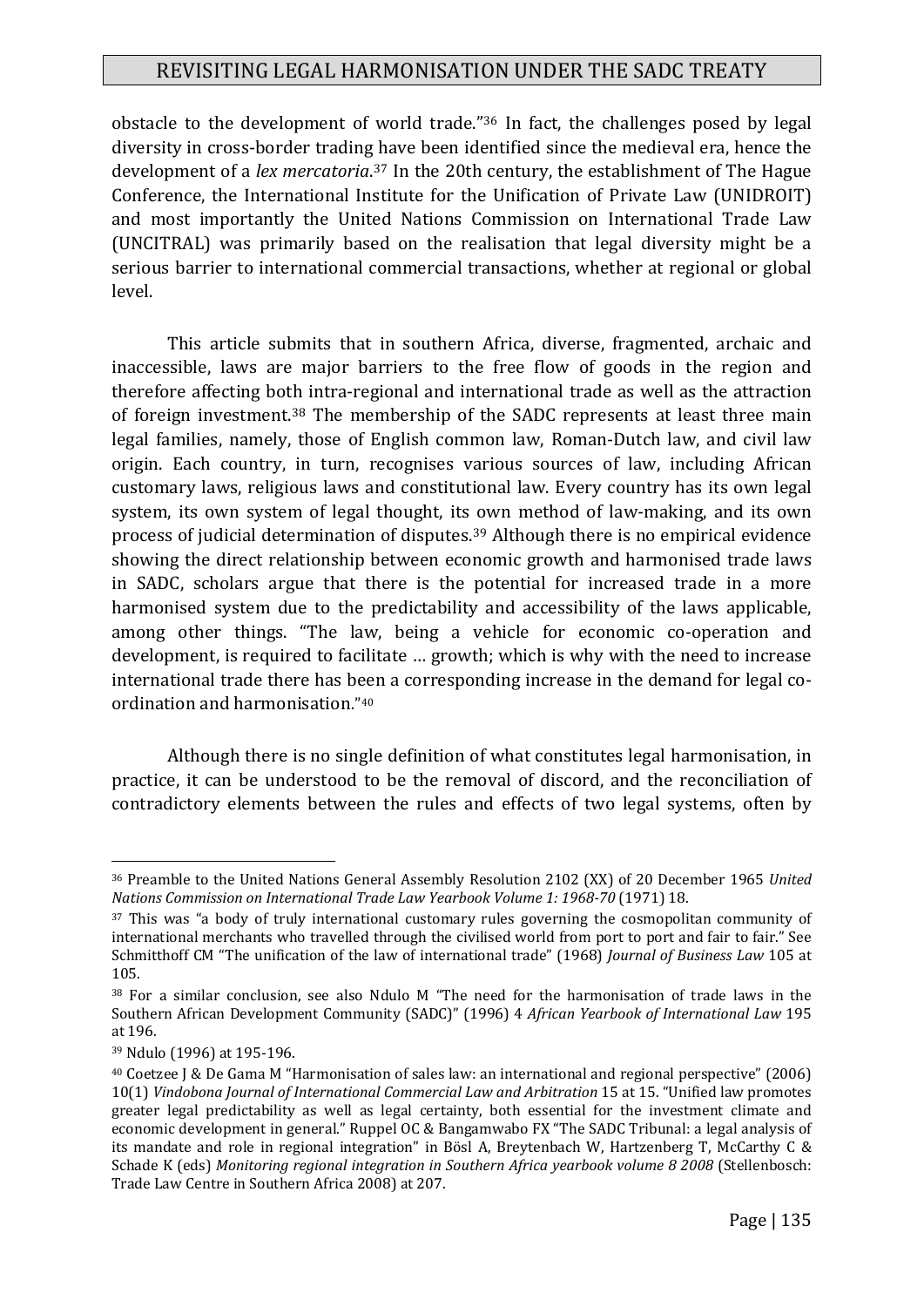eliminating major differences.<sup>41</sup> The main essence of this harmonisation process in the context of international sales laws is that "... the effects of a type of transaction in one legal system are brought as close as possible to the effects of similar transactions under the laws of other countries."[42](#page-9-1)

A community trade law that harmonises the different national laws of the 15 SADC Member States would provide traders with a single law applicable to transactions in the region. It would not only assist intra-regional trade but also trade with parties from other regions, obviating the need for establishing the applicable law by means of conflict of laws rules, which are often difficult to apply and create the opportunity for forum shopping.[43](#page-9-2) Moreover, it could address the issue of access to the law which is often a problem in the African context, increase legal clarity, certainty and predictability, and at the same time provide neutral and modern law. The harmonisation of laws in the SADC region will reduce the need for specialist legal services that often come at a huge cost. This effectively would reduce the transaction costs associated with doing business in the region. In turn, that would enhance the opportunities for Small and Medium-Sized Enterprises (SMEs) to access markets and promote competition. Reduction in transaction costs and an increase in competition could contribute to economic development and attract foreign direct investment, which are key factors for poverty alleviation through economic growth.

However, on the other hand, it must be noted that others have also argued that the importance of legal harmony within the new global era could be overstated. It has been suggested that, in a free market economy, the law is in itself a major tool for competiveness. Traders and investors must have the freedom to choose where to conduct their trade depending on the favourability of the jurisdictional laws. If a single applicable law is enacted for different countries, that choice is eliminated.[44](#page-9-3) Secondly, harmonisation projects are generally established on the assumption that traders rank legal diversity as a real barrier to international trade.[45](#page-9-4) It can be argued that the

<span id="page-9-0"></span><sup>41</sup> Kamba WJ "Comparative law: a theoretical framework" (1974) 23(3) *International and Comparative Law Quarterly* 485 at 501; Mancuso (2007) at 159. -

<span id="page-9-1"></span><sup>42</sup> Goldring J "Unification and the harmonisation of the rules of laws" (1978) 9(3) *Federal Law Review* 284 at 289.

<span id="page-9-2"></span><sup>43</sup> Mistelis I "Is harmonisation a necessary evil? the future of harmonisation and new sources of international trade law" in Fletcher I, Mistelis L & Cremona M (eds) *Foundations and perspectives of international trade law* (London: Sweet & Maxwell 2001) at 21. Forum shopping refers to the notion of "unfairly exploiting jurisdictional or venue rules to affect the outcome of a lawsuit". See Juenger FK "Forum shopping, domestic and international" (1989) 63(3) *Tulane Law Review* 523 at 553; Maloy R "Forum shopping? What's wrong with that?" (2005) 24(1) *Quinnipiac Law Review* 25 at 28. Some believe there is nothing wrong with forum shopping; see Juenger FK "What's wrong with forum shopping?" (1994) 16(1) *Sydney Law Review* 5.

<span id="page-9-3"></span><sup>44</sup> See Also DiMatteo LA "A curious case of transborder sales law: A comparative analysis of the CESL, CISG and the UCC" in Magnus U (ed) *CISG vs. Regional sales law unification: With a focus on the Common European Sales Law* Munich: Sellier European Law Publishers (2012) 25 at 52.

<span id="page-9-4"></span><sup>45</sup> See General Assembly Resolution 2205 (XXI) of 17 December 1966 section I, United Nations Commission on International Trade Law Yearbook Volume I: 1968-70 (1971) 65 on the establishment of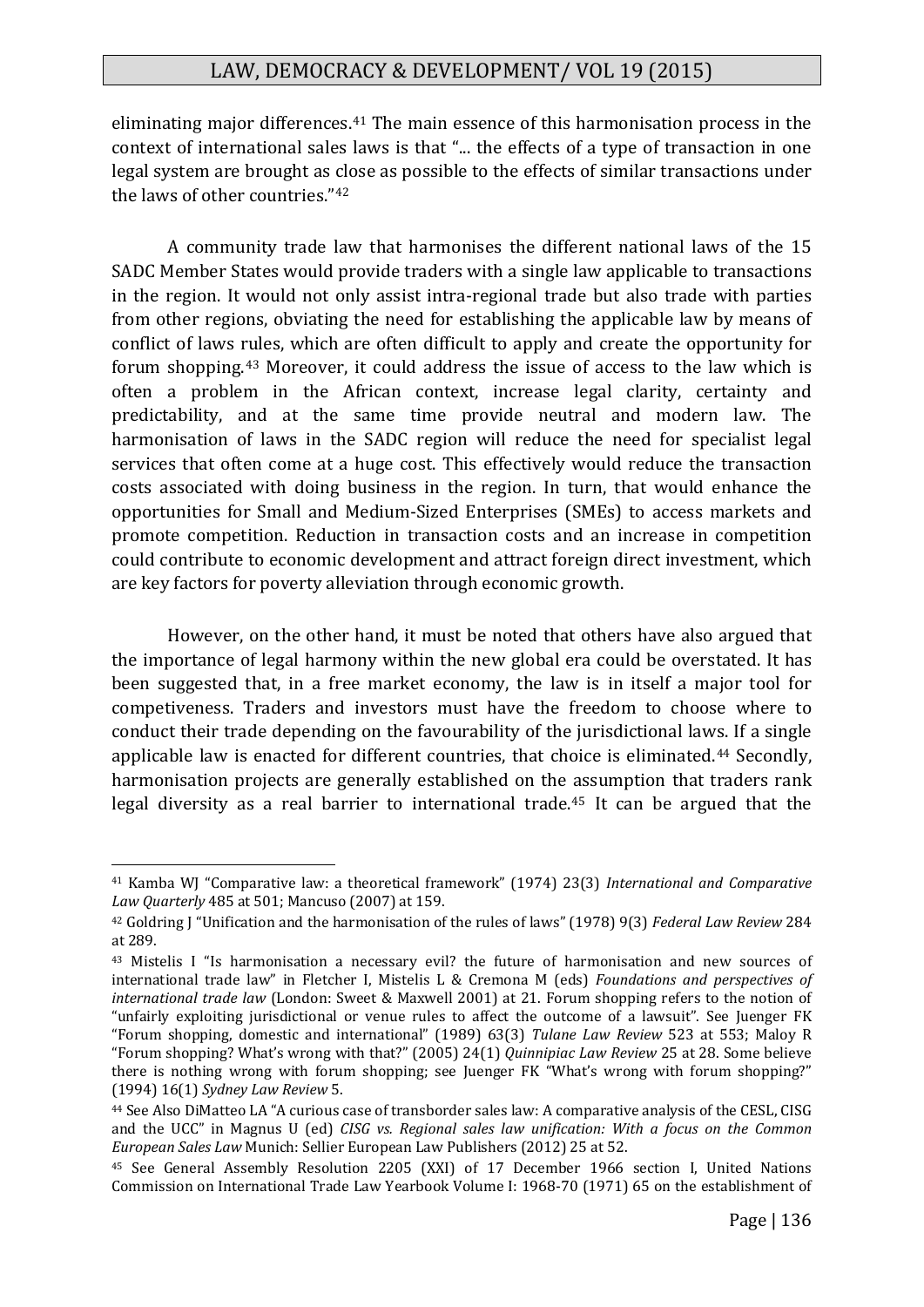assumption that uncertainty and unpredictability are issues of concern for traders has not been adequately tested. There is a school of thought suggesting that cross-border flows are affected by other measures rather than by diverse trade laws; that is, traders do not rank legal diversity as a key determinant in choosing with whom to trade with.[46](#page-10-0) Thirdly, the principle of party autonomy in contract laws makes harmonisation of trade laws somewhat illogical and unnecessary. Harmonisation instruments simply add to diversity through proliferation.[47](#page-10-1) Fourthly, even if legal certainty and predictability are proved to be such important elements of international trade, it could be contended that harmonisation is not the only way, and also not the best way, to achieve it. Legal certainty and predictability could be achieved through creating awareness of the laws in the relevant investment destinations, for example, through scholarship and the adaptation of university curricula.<sup>[48](#page-10-2)</sup> Fifth, it could be argued that diversity in itself is good and promotes competition because it affords investors an opportunity to choose the best amongst a host of competing legal regimes, and eventually the market will determine the best law.[49](#page-10-3) Traders are not bound to trade with partners from legally unfavourable jurisdictions and can therefore factor the applicable law into their decision making process on which partners to trade with. Harmonised law thus dispenses with legal competition and can be regarded as a form of anti-competitive behaviour.[50](#page-10-4)

Despite arguments against legal harmonisation, various regions have found it an attractive option. SADC has many other issues on which to focus, such as, political development, peace and security in the region, as well as other serious concerns, such as, HIV and AIDS, high infant mortality rates, wars, political instabilities, and other factors which are major contributors to poverty and regional isolation. Should the region at this point in time be focussing on legal harmonisation, or rather concentrate on other pillars of regional integration? This article submits that there is no simple answer to this question. However, it is important to realise that the role of legal harmonisation is to facilitate trade. The increasing role of trade as a cornerstone of economic development which contributes towards poverty alleviation makes trade law

the UNCITRAL. See also Faria JAE "Future directions of legal harmonisation and law reform: Stormy seas or prosperous voyage?" (2009) 14 *Uniform Law Review* 5 at 10.

<span id="page-10-0"></span><sup>46</sup> See Goode R "Reflections on the harmonization of commercial law" in Cranston R & Goode R (eds) *Commercial and consumer law: National and international dimensions* Oxford: Clarendon Press (1993) 3 at 24-27.

<span id="page-10-1"></span><sup>47</sup> This criticism has also been levelled against the recent Common European Sales Law proposal. See Kornet N "The Common European Sales Law and the CISG - Complicating or simplifying the legal environment?" (2012) 18 *M-EPLI Maastricht European Private Law Institute Working Paper No. 2012/4* available at <http://www.ssrn.com/abstracts=2012310> (accessed 10 September 2013).

<span id="page-10-2"></span><sup>48</sup> See Ndulo (1996) at 221.

<span id="page-10-3"></span><sup>49</sup> See Hobhouse JS "International conventions and commercial law: The pursuit of uniformity" (1990) 106 *Law Quarterly Review* 530 at 534-535 and also DiMatteo (2012) at 52.

<span id="page-10-4"></span><sup>50</sup> See also Hobhouse (1990) at 535.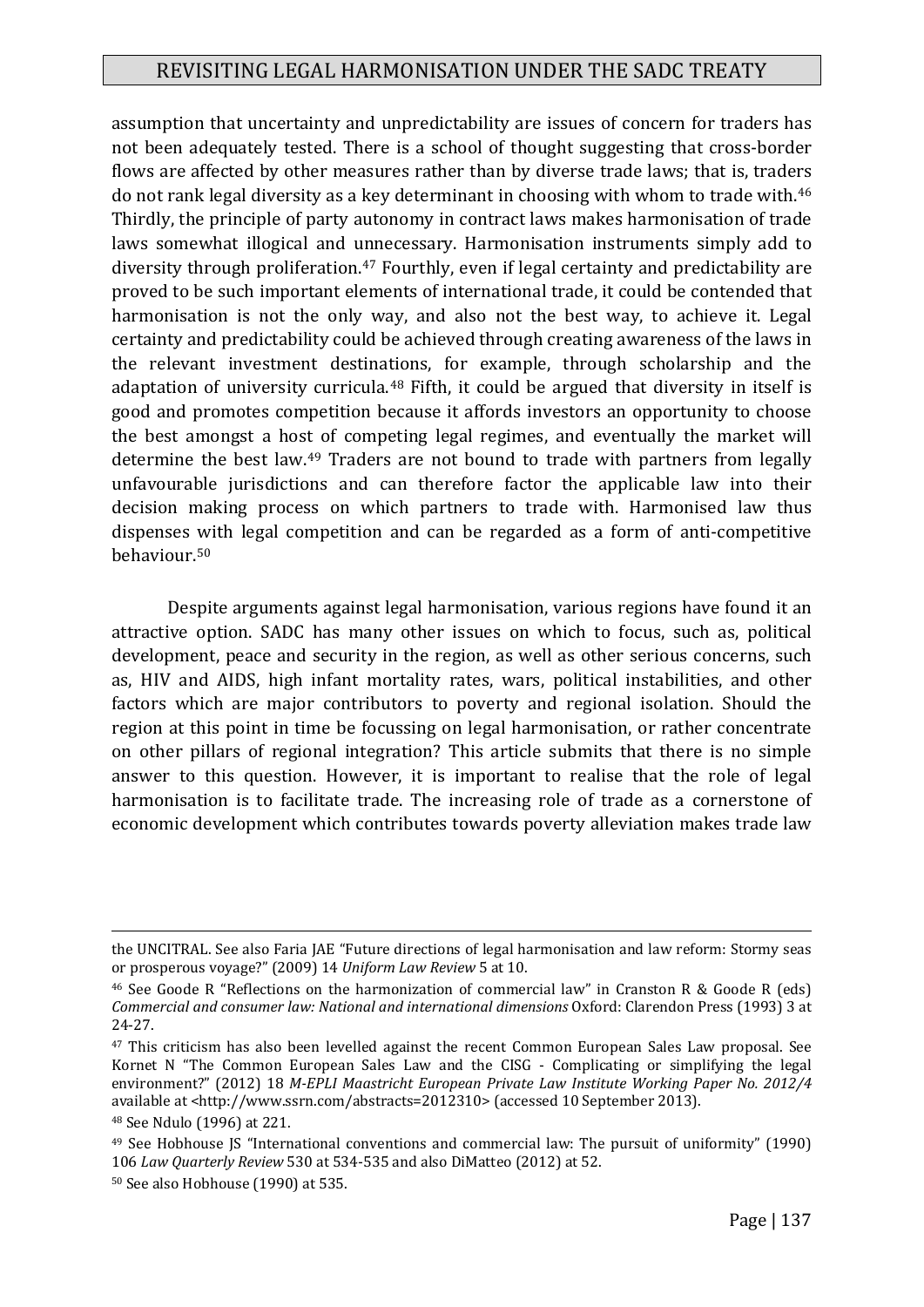reform indispensable. The benefits of a harmonised law of international trade outweigh the challenges that could arise.<sup>[51](#page-11-0)</sup>

In this respect, although legal harmonisation in SADC still faces certain challenges, the need for harmonised law is compelling. Apart from the diversity of legal cultures and traditions and the challenge posed by the diversity of languages and overlapping or multiple memberships of RECs, other challenges, such as, the significant absence of well-developed and efficient institutional arrangements to co-ordinate and facilitate the harmonisation of laws in SADC and the lack of resources and capacity to carry out and sustain the harmonisation process also pose significant challenges. However, the broader and long term needs of the region require some form of harmonisation of laws to be applied in the different Member States.<sup>[52](#page-11-1)</sup> As Rabel has said in the context of international harmonisation:

To avoid these complications and to substitute a reasonably concise body of clear and simple written rules could not be a loss, and still less would it be a loss to have to consult only one law commented on by the [cou](#page-11-2)rts and scholars of the world instead of innumerable different foreign legislations.53

It is therefore a conclusion of this article that the point has been reached where the issue is no longer *whether* the harmonisation of laws should be achieved, but rather *how* it can be achieved.[54](#page-11-3) Many of the challenges facing legal harmonisation can be counteracted by choosing an appropriate technique for the harmonisation of laws.[55](#page-11-4) However, it is important that the method or technique used should always be determined by the prevailing circumstances in a region because the nature and level of harmonisation required in a particular area depend entirely upon its specific circumstances[.56](#page-11-5) At this stage the question still remains: despite the compelling need for legal harmonisation in SADC, why has such harmonisation not been undertaken under the SADC Treaty framework?

<span id="page-11-0"></span><sup>51</sup> See Goode (1993) at 24-25 where he lists the numerous advantages of harmonisation and suggests that the criticisms of harmonisation are not persuasive.

<span id="page-11-1"></span><sup>52</sup> Allott AN "Towards the unification of laws in Africa" (1965) 14(2) *International and Comparative Law Quarterly* 366; Allott A "The unification of laws in Africa" (1968) 16(1-2) *American Journal of Comparative Law* 51; Bamodu (1994) at 125-143.

<span id="page-11-2"></span><sup>53</sup> Rabel E "Draft of an international law of sales" (1938) 5(4) *The University of Chicago Law Review* 543 at 546.

<span id="page-11-3"></span><sup>54</sup> Harmonisation is generally inevitable. See David R "The methods of unification" (1968) 16(1-2) *American Journal of Comparative Law* 13 at 14. In the SADC, this article has also shown that there is great benefit in harmonising national sales laws.

<span id="page-11-4"></span><sup>55</sup> For legal harmonisation techniques see generally, Mistelis (2001) at 16-17; Rosett A "Unification, harmonization, restatement, codification, and reform in international commercial law" (1992) 40(3) *American Journal of Comparative Law* 683; David (1968) at 13-27; Hobhouse (1990) at 535. Evans MD "Uniform law: a bridge too far?" (1995) 3(1) *Tulane Journal of International and Comparative Law* 145 at 157-160 also offers some suggestions for making harmonisation more efficient.

<span id="page-11-5"></span><sup>56</sup> Cuming RCC "Harmonization of law in Canada: an overview" in Cuming RCC (ed) *Perspectives on the harmonization of law in Canada* (Toronto: University of Toronto 1985) at 3-4.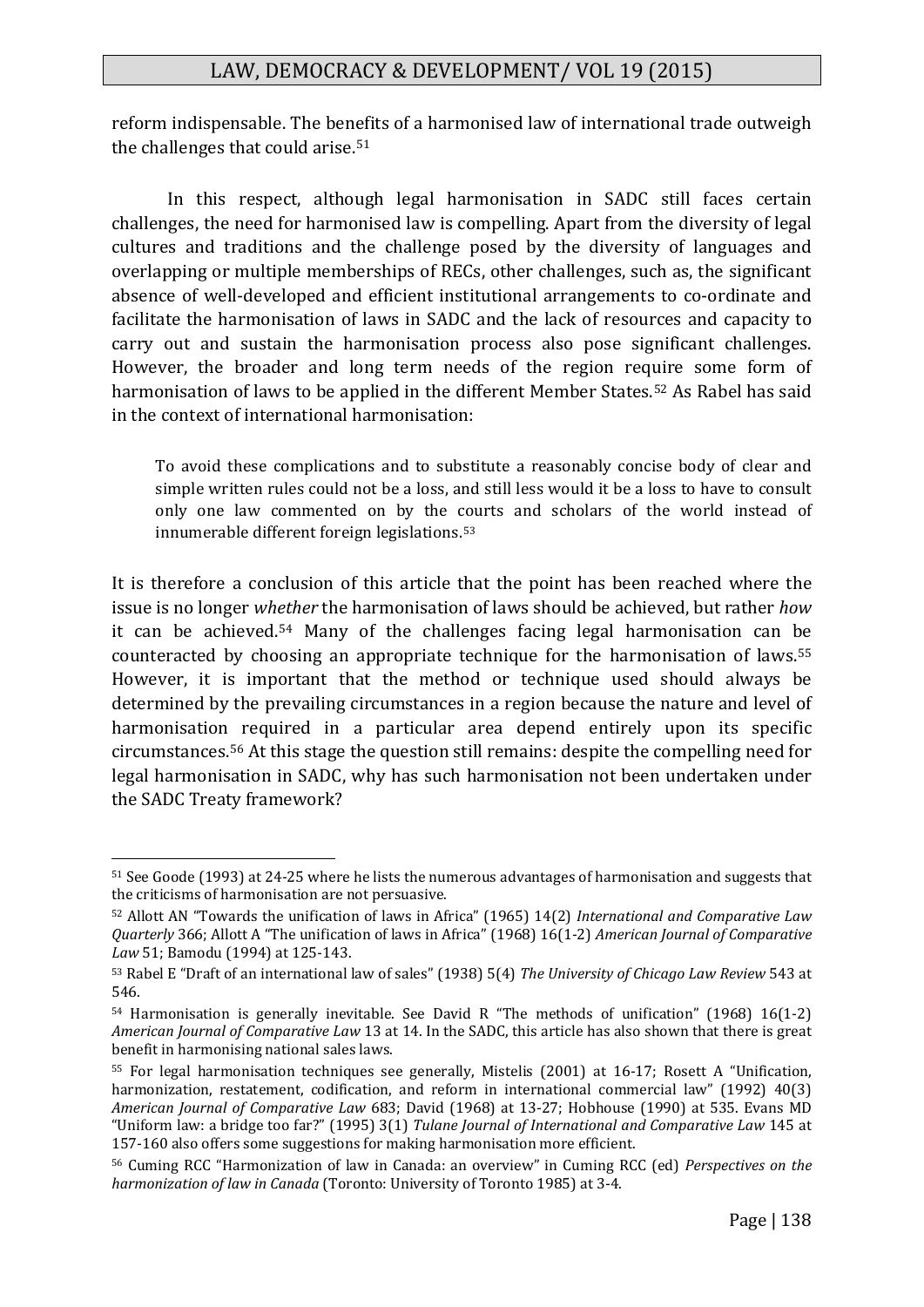The SADC Treaty empowers various institutions to carry out certain mandates for the attainment of its objectives. In order to achieve its objectives, among other things, SADC endeavours to "harmonise political and socio-economic policies and plans of Member States".[57](#page-12-0) Article 6(1) also clearly states that "Member States undertake to adopt adequate measures to promote the achievement of the objectives of SADC, and shall refrain from taking any measure likely to jeopardise the sustenance of its principles, the achievement of its objectives and the implementation of the provisions of this Treaty." Article 21(1), furthermore, requires that all SADC Member States should "cooperate in all areas necessary to foster regional development and integration on the basis of balance, equity and mutual benefit" and Article 21(2) requires that Members States to "coordinate, rationalise and harmonise their overall macro-economic and sectoral policies and strategies, programmes and projects in the areas of co-operation" through the appropriate institutions. Whereas this sounds permissive and appears to allow SADC to take "all necessary measures", including legal harmonisation in trade matters, as one of the areas of co-operation, there does not seem to be any institution competent to make directly binding regional laws. Although instruments, such as, protocols can be adopted at regional level, these remain subject to acceptance at national level by responsible authorities. The current SADC legal and institutional framework does not vest, at least, any explicit authority in the Organisation to adopt binding legal instruments for direct application in the individual SADC Member States.

Article 10 of the Treaty provides that the SADC Summit as the supreme policy making body of SADC is responsible for the overall policy direction and control of the functions of SADC.[58](#page-12-1) It empowers the Summit to adopt legal instruments to implement and attain the objectives of the Treaty. The Summit can also delegate this authority to the Council of Ministers or any other institution of SADC as it may deem appropriate. The Council of Ministers, under Article 11, has power to make recommendations to the Summit on any action aimed at attaining the objectives of the Community.[59](#page-12-2) It has powers to define and add to the sectors of co-operation and allocate, to Member States, responsibility for co-ordinating sectorial activities, or re-allocate such responsibilities. Considering the fact that SADC is an "international organisation",<sup>[60](#page-12-3)</sup> whose Members act in accordance with the principles of "sovereign equality", $61$  and not a supranational organisation which would, to some extent, be inherently vested with some measure of authority over member countries, it cannot be argued that these powers and procedural mechanisms can be utilised in SADC to introduce a binding community law.[62](#page-12-5) In an

<span id="page-12-0"></span><sup>57</sup> Article 5 (2)(a) of the SADC Treaty. <u>.</u>

<span id="page-12-1"></span><sup>58</sup> Art 10 of the SADC Treaty.

<span id="page-12-2"></span><sup>59</sup> Arts 11 (2) and (3) of the SADC Treaty.

<span id="page-12-3"></span><sup>60</sup> Art 3 (1) of the SADC Treaty.

<span id="page-12-4"></span><sup>61</sup> Article 4 (a) of the SADC treaty. The term "probably means sovereignty and equality, two generally recognized characteristics of the States as subjects of international law", see Kelsen H "The principle of sovereign equality of states as a basis for international organization" (1944) 53 *Yale Law Journal* 207 at 207.

<span id="page-12-5"></span> $62$  However, Ndulo believes "these are important powers which can be used to further the harmonisation of law and trade practices within the Community." See Ndulo (1996) at 215. Wandrag R "Unification of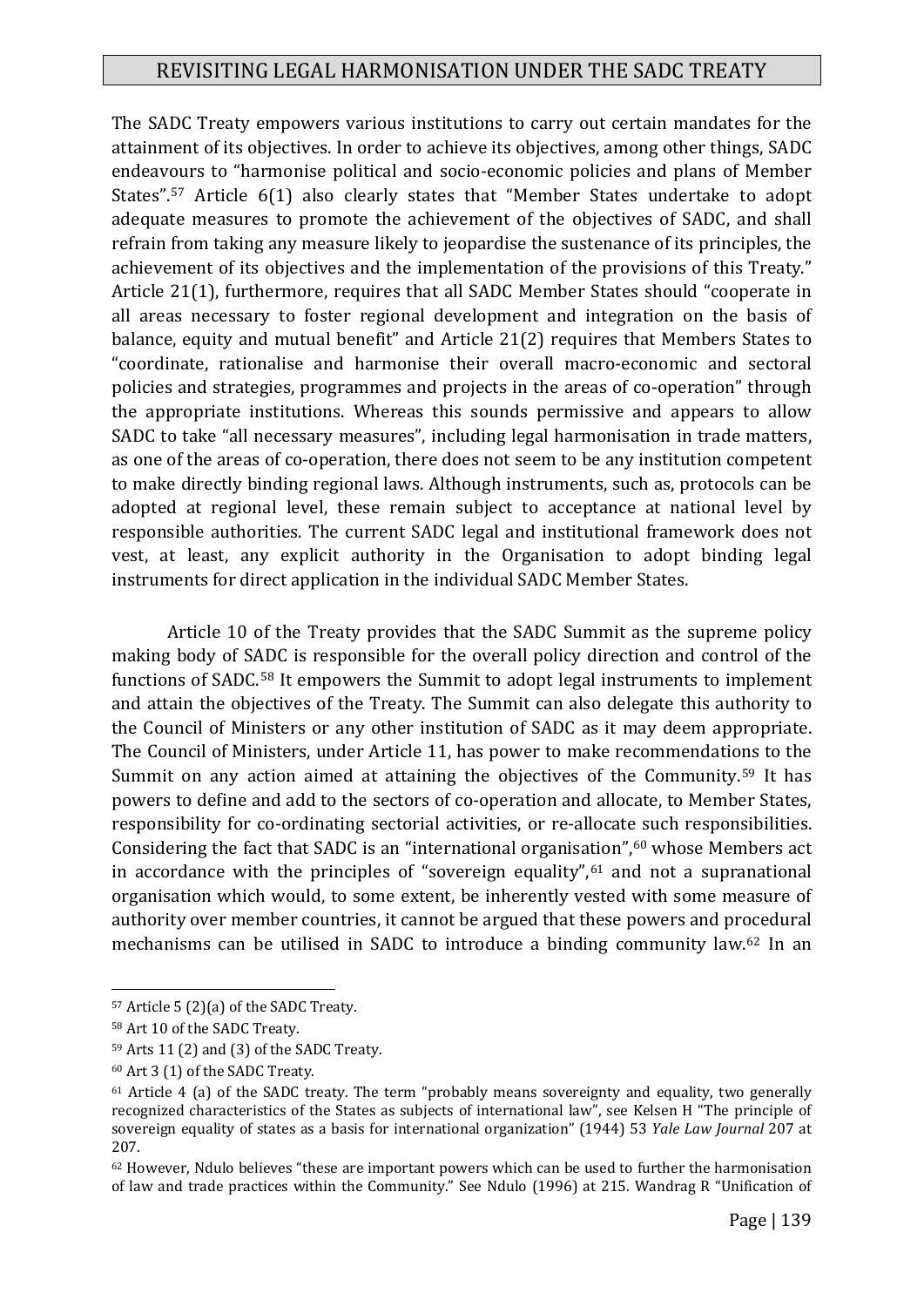international organisation, measures that have a bearing on member countries cannot simply be assumed since in these kinds of arrangements States retain a fair measure of independence and sovereignty. The other institutions find themselves in even less authoritative positions. The Secretariat comes only as close as "the co-ordination and harmonisation of the policies and strategies of Member States" and "submission of harmonised policies and programmes to the Council for consideration and approval."<sup>[63](#page-13-0)</sup>

The only form of binding legislative instrument provided for under the SADC Treaty is a protocol in terms of Article 22. In theory it would thus be possible to adopt a harmonised SADC law using the protocols route. At first glance this would seem to be the answer. However, the procedure for the adoption of protocols does not appear to vest superseding legislation making authority to the Summit. Moreover, this process does not seem to have been created for such a purpose. Protocols are not community law *per se* that is to apply directly to all Member States but rather function similarly to international agreements between contracting States. SADC Member States conclude such protocols as may be necessary in each area of co-operation, which spell out the objectives and scope of, and institutional mechanisms for, co-operation and integration.

Protocols are approved by the Summit on the recommendation of the Council and opened for signature and ratification. The effectiveness of the harmonisation instrument will therefore depend on the ease and speed with which it can be introduced and implemented both at the organisational level and in the Member States. A protocol only comes into operation upon ratification by two-thirds of the Member States, which is equal to ten SADC Member States at the moment. Protocols are only binding on the Member States that have ratified them and decisions on protocols are reserved only for those who are party thereto. Reservations are not allowed. Currently, this is the only way in which a binding instrument can be concluded under the SADC Treaty, which seems to be an unconvincing route for the harmonisation of trade laws. The fact that a protocol can come into effect when ratified by ten of the 15 States is further evidence that it cannot be used as a mechanism for creating harmony. Worse still, states that are not interested in the protocol can simply shy away from it. Although adoption by the Summit creates the expectation that the protocol will be ratified and come into force at some stage, this is not guaranteed. In fact, the ratification of SADC protocols is slow and takes time to come into effect but, most importantly, protocols generally do not receive ratification from all 15 Member States.[64](#page-13-1)

<span id="page-13-0"></span>

<u>.</u>

<span id="page-13-1"></span><sup>64</sup> As at 13 August 2010, a compilation done by TRALAC available at http://www.tralac.org/wpcontent/blogs.dir/12/files/2011/uploads/SADC\_LEGAL\_INSTRUMENTS\_INFORCE\_23\_JUNE\_2010\_\_-

Southern African contract law" (2011) 13(3-4) *European Journal of Law Reform* 451 at 461 also concurs and submits that SADC institutions are sufficiently empowered by the SADC Treaty to successfully complete the process of the unification of contract laws. This conclusion is disputed. The manner in which SADC protocols are adopted and operationalised does not seem to have legal harmonisation in mind. It is also argued that SADC would not endeavour to further the harmonisation of laws simply by implication in this manner. Harmonisation of laws is therefore not, at least, a stated objective of SADC. <sup>63</sup> Article 14 of the SADC Treaty.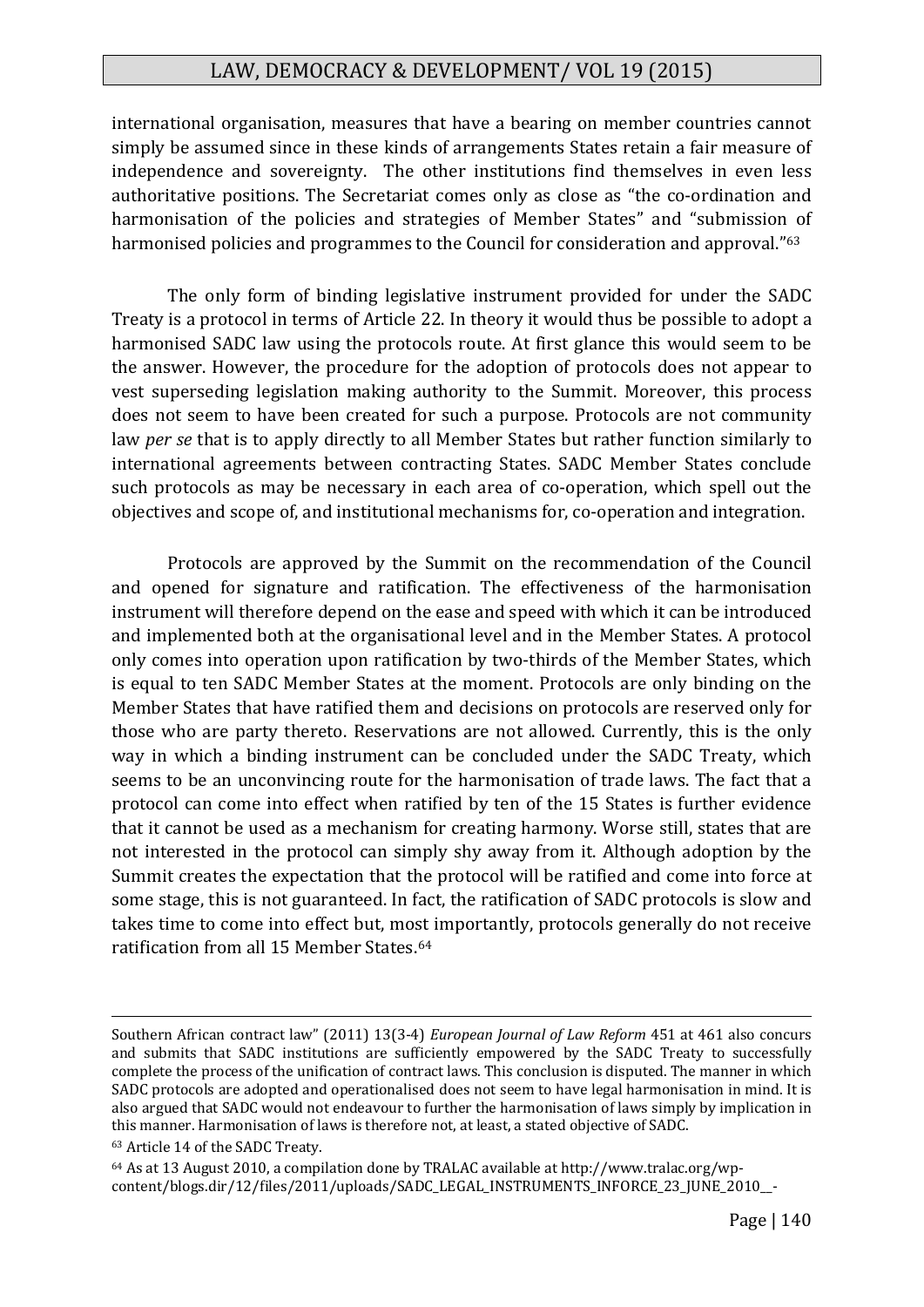With due regard not only to the wording of the SADC Treaty but also considering the respect accorded the principle of state sovereignty under the SADC framework, it is argued that the current SADC framework does not, at least, make it an objective of SADC or impose an obligation on Member States to pursue the harmonisation of laws. In short, it is not possible to pursue effective binding approaches to legal harmonisation under SADC Treaty simply because the Treaty does not create an adequate framework for such harmonisation. For legal harmonisation to take place within a regional community there needs to be an adequate framework thereof. The objective to "harmonise policies and programmes" viewed in the context of other regional approaches, such as, the EAC and COMESA, can hardly be regarded as including legal harmonisation. This is logically correct considering that the SADC Treaty does not provide for specific mechanisms, such as, institutions and programmes, for such harmonisation. Institutions are not simply the names attached to them. For instance, most of the SADC institutions mirror those of the EAC, COMESA, OHADA and the European Union (EU) in name. However, as is often said, the devil is in the detail. Whereas institutions in these other regional organisations are empowered and capacitated by the founding treaties to enact and adopt regional laws that apply directly in member countries without the need for ratification, SADC institutions do not have the same authority. SADC institutions cannot attempt to enact community laws without at the same time acting *ultra vires*. There is therefore need to amend the SADC Treaty and create an enabling framework.

#### **6 CREATING AN ENABLING LEGISLATIVE FRAMEWORK - AMENDING THE SADC TREATY**

The SADC Summit has to date adopted binding and non-binding legal instruments in the form of protocols, declarations and guidelines using the powers vested in it by the SADC Treaty. An example relevant to legal harmonisation is that of the SADC Model Law on Electronic Transactions and Electronic Commerce<sup>[65](#page-14-0)</sup> recently adopted by the SADC Ministers of Telecommunication, Post and ICT, which seeks to enhance electronic commerce in the region by improving and modernising national laws. This is an example of a soft law effort towards the harmonisation of laws, which shows that precedents for the harmonisation and facilitation of commerce already exist in SADC. However, such instruments lack any force. The ICT Model Law is a product of the International Trade Union (ITU) created for the SADC. The ITU claims that the Draft Model Law was "reviewed, discussed and validated by broad consensus by participants of the workshop organised in collaboration with CRASA and SADC

\_REVISED\_13-08-2010.pdf (accessed 26 June 2014) shows that SADC Member States are reluctant to ratify Protocols.

<span id="page-14-0"></span><sup>65</sup> The Model Law that was prepared by the International Telecommunication Union under the auspices of the project on the harmonisation of policies in Sub-Saharan Africa is available http://www.itu.int/en/ITU-D/Projects/ITU-EC-

ACP/HIPSSA/Documents/FINAL%20DOCUMENTS/FINAL%20DOCS%20ENGLISH/sadc\_model\_law\_etransactions.pdf (accessed 16 June 2014).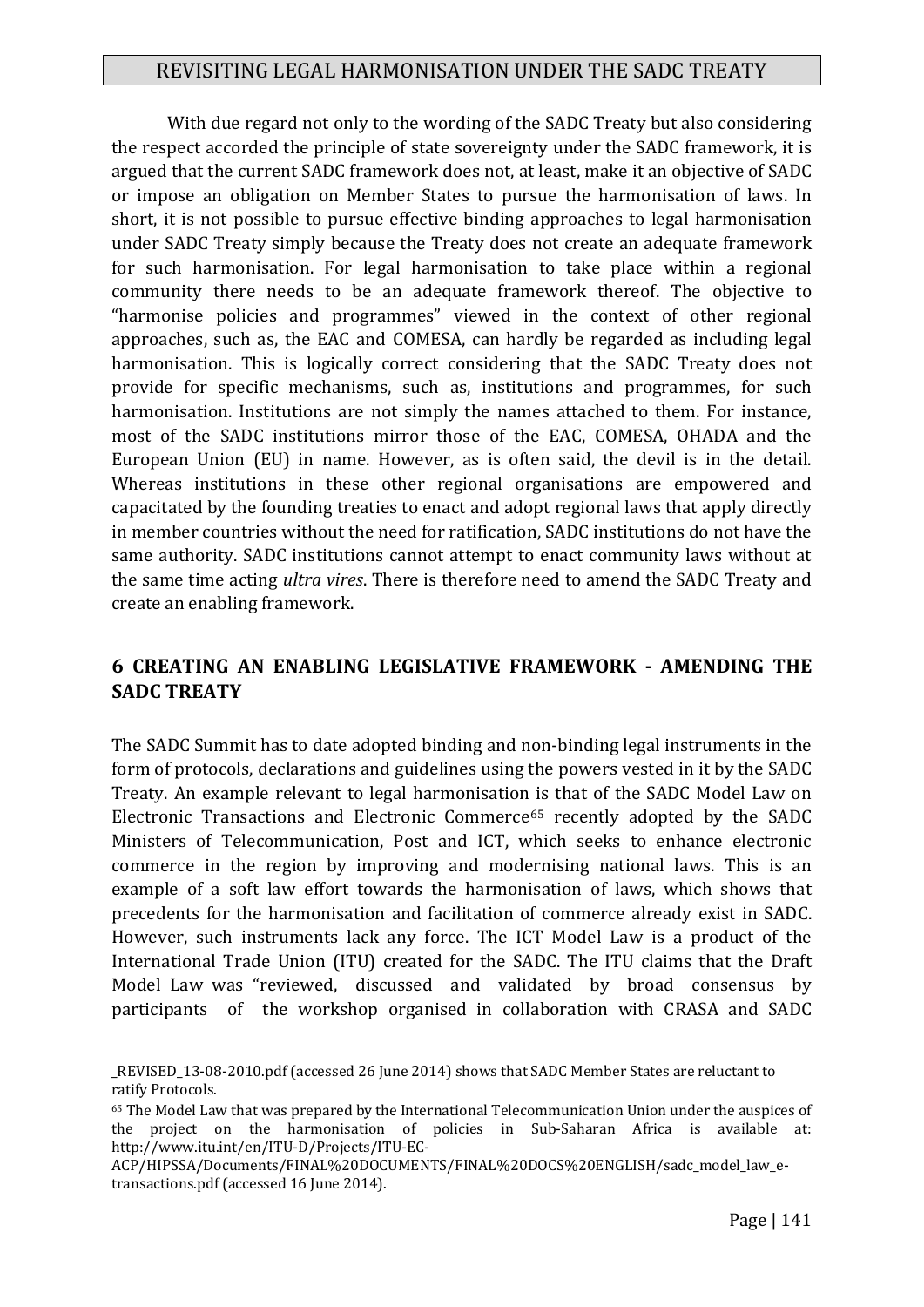Secretariats held in Gaborone, Botswana from 27 February to 3 March 2012" and "further adopted by the SADC Ministers responsible for Telecommunications, Postal and ICT at their meeting in Mauritius in November 2012".<sup>[66](#page-15-0)</sup> This process and its role players who are mostly non-State actors show why there is no obligation on SADC states to adopt the principles of the Model Law. In any case, the Model Law itself does not impose any obligations. In reality, it was made for SADC, but not by SADC, though with some input from SADC actors, perhaps for legitimacy. It is simply available for those States that care to look at it in developing their national laws. Of course, in a new and emerging subject, such as, ICT law, some countries that are still lagging behind in this area will find the Model Law useful in developing their national laws, but that is not to say they will follow it, yet that is the crux of harmonisation. Thus, the usefulness of this approach, like any model laws drafted and adopted by non-state actors, is negligible. It is not binding and, worse still, not a community law created under the auspices of SADC. An amendment to the Treaty that would explicitly provide for legal harmonisation, the procedure for creating harmonised community laws, and the implementation mechanisms for that would provide greater legitimacy, clarity and urgency to the whole process. The OHADA, COMESA and EAC Treaties may present guiding examples in this regard. The Treaties explicitly make legal harmonisation an objective of these organisations. They provide for the process of adopting such laws and stipulate the overriding status of those laws vis-á-vis national laws. Thus, without an enabling supreme law, there can hardly be any meaningful legal harmonisation. The SADC Summit can effect these amendments in terms of Article 36 of the SADC Treaty.[67](#page-15-1)

Interestingly, the amendment of the SADC Treaty appears to be the easier decision that the Summit can make. Although Summit decisions are generally made by consensus, the Treaty can be amended by a three-quarters majority.[68](#page-15-2) It seems therefore that the best route to address the issue once and for all is by amending the Treaty, which is the supreme law of SADC, so that the process of legal harmonisation can become one of the overall objectives of SADC, rather than attempting piecemeal harmonisation through protocols, which were arguably not designed for this purpose.

Of course the suggestion to amend the Treaty to create a binding system of legal harmonisation sounds impossible to reconcile with the experience of the SADC

<span id="page-15-0"></span><sup>66</sup> See ITU acknowledgements attached to the Model Law available at: http://www.itu.int/en/ITU-D/Projects/ITU-EC-

ACP/HIPSSA/Documents/FINAL%20DOCUMENTS/FINAL%20DOCS%20ENGLISH/sadc\_model\_law\_etransactions.pdf (accessed 16 June 2014).

<span id="page-15-1"></span><sup>67</sup> Art 36 of the SADC Treaty provides that "an amendment of this Treaty shall be adopted by a decision of three-quarters of all the Members of the Summit and further that a proposal for the amendment of [the] Treaty may be made to the Executive Secretary by any Member State for preliminary consideration by the Council, provided, however, that the proposed amendment shall not be submitted to the Council for preliminary consideration until all Member States have been duly notified of it, and a period of three months has elapsed after such notification."

<span id="page-15-2"></span><sup>68</sup> Article 10 (9) of the SADC Treaty requires Summit decisions to be taken by consensus whilst Art 36 (1) provides that a decision to amend the Treaty shall be adopted by three-quarters of all Members of the Summit.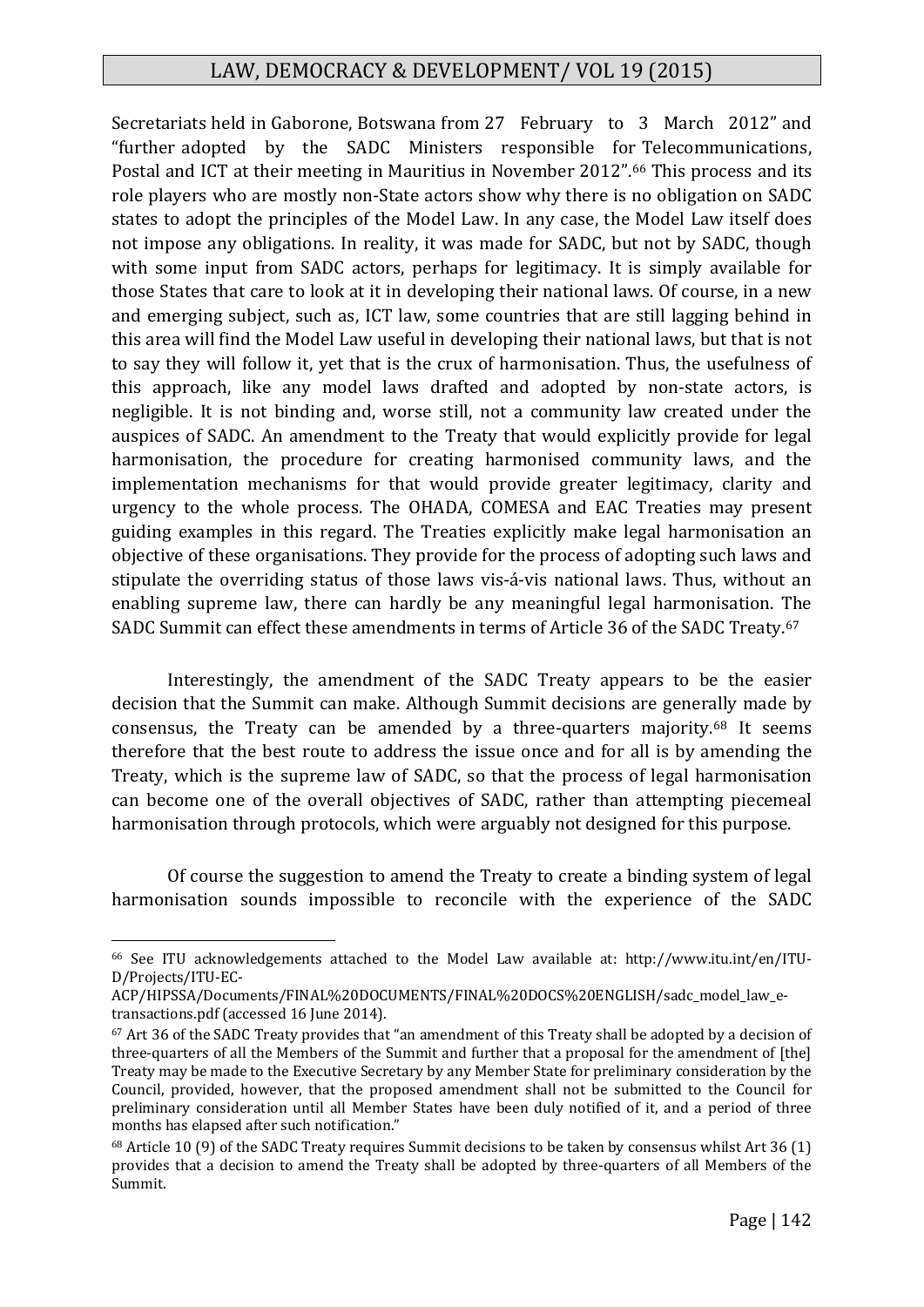Tribunal. The *Campbell* case<sup>[69](#page-16-0)</sup> and the debacle around the SADC Tribunal portray SADC States as not willing to assume binding obligations. It creates an impression that SADC Member States are prepared to willy-nilly violate the obligations imposed on them under the SADC Treaty and other binding instruments. The demise of the SADC Tribunal also creates a further impression that there is consensus in SADC that agreements and State obligations are not important and can be disregarded at will. In that context, admittedly, it sounds absurd to create more rules in a rules-based system<sup>[70](#page-16-1)</sup>that has failed.[71](#page-16-2)

However, perhaps the issues around the SADC Tribunal have also clouded scholarly judgement. Looking at how SADC has intervened in countries, such as, Zimbabwe, Lesotho and the DRC, to resolve conflicts, and the steps it took to restore order in Madagascar, including suspending the country's membership of the SADC, show that SADC also has another reputation that is less talked about.[72](#page-16-3) Even in the context of the SADC Tribunal, Zimbabwe could not wantonly claim to be disregarding the Tribunal and SADC. Judging from the way SADC has been able to tackle some contentious issues, mainly around peace and security, there is reason to believe that such an attitude on the part of Zimbabwe would invite some form of sanctions by the regional body. Fortunately for Zimbabwe and unfortunately for those who do not agree with arguments raised against both the judgements and legitimacy of the SADC Tribunal, Zimbabwe found support from other Member States, for example former Tanzanian President, Mr Jakaya Kikwete, who pointed out that SADC had unknowingly created "a monster".[73](#page-16-4)

In this context, it must be observed that SADC Member States, and perhaps many sovereign States for that matter, would always want to limit the obligations they can undertake at international level where possible. However, where those obligations are clear and raise legitimate expectations, States generally want to maintain a reputation

<u>.</u>

<span id="page-16-0"></span><sup>69</sup> *Mike Campbell (Pvt) Ltd and Others v Republic of Zimbabwe* SADC (T) Case No. 2/2007.

<span id="page-16-1"></span><sup>70</sup> The SADC system should be treated as a rules-based system. Erasmus G "Is the SADC trade regime a rules-based system?" (2011) 1 *SADC Law Journal* 17 at 32.

<span id="page-16-2"></span><sup>71</sup> Saurombe A "Towards a new paradigm for SADC regional integration: has the rules-based system failed?" *Inaugural Lecture, Senate Hall, UNISA,* 17 March 2015 CD on author's file. In this inaugural lecture, Prof Saurombe asks the question whether the rules-based system has failed in SADC and calls for the tightening of the rules.

<span id="page-16-3"></span><sup>72</sup> The SADC Extraordinary Summit "suspended Madagascar from all the Community's institutions and organs until the return of the Country to constitutional normalcy" following the unconstitutional takeover of power in that country. See Communiqué: Extraordinary Summit of SADC Heads of State and Government Lozitha Royal Palace, Kingdom of Swaziland, 30 March 2009 point 16. The suspension was lifted in 2014. See Communique of the Extraordinary Summit of SADC Heads of State and Government Addis Ababa, Ethiopia, 30 January 2014 point 16.

<span id="page-16-4"></span><sup>73</sup> London DG "SADC summit: Beheading the monster" (2012) available at http://www.economist. com/blogs/baobab/2012/08/sadc-summit (accessed 2 August 2015). See also "Killing the 'monster'" (2011) *NewsAfrica* available at http://www.newsafrica.net/en/news/1565/killing-the-monster.html (accessed 02 August 2015).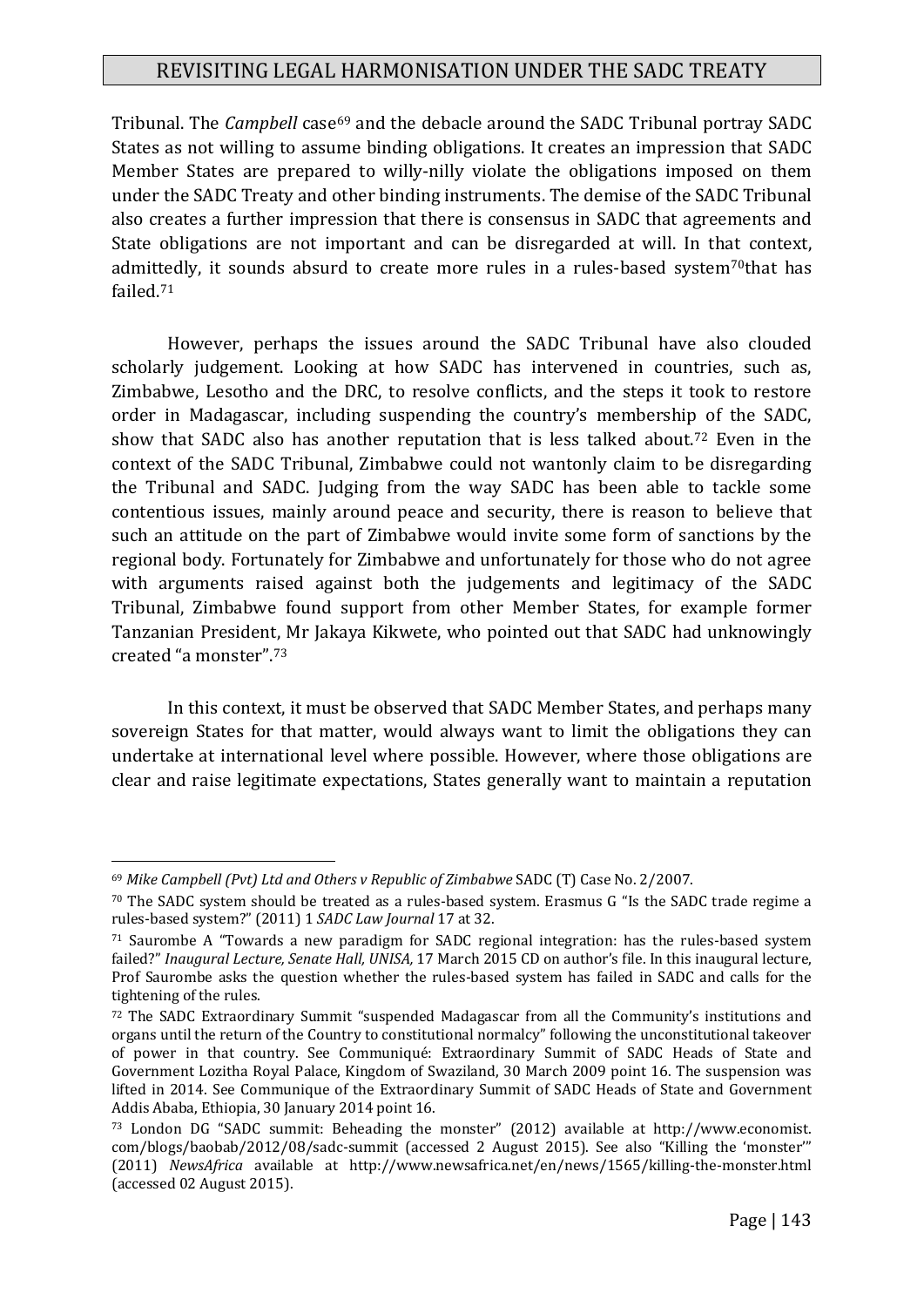of compliance.[74](#page-17-0) Therefore, limiting obligations or not creating them is not the best way to get around what appears to be the undermining of the rules-based system in SADC. A commendable approach would be to create clearly defined obligations under the Treaty that are enforceable by SADC itself. It should not be forgotten that SADC Member States are also parties to other binding international agreements, including harmonising projects, which means the argument that SADC Member States are reluctant to be bound by regional agreements might not be accurate.

The existing system of protocols fails in so far as it leaves Member States with an option of whether to ratify or not. The problem therefore is not one of disregarding obligations, but rather avoiding obligations. Once obligations have been assumed, in other words, once protocols are ratified, there have not been reports of wanton disregard of obligations that stem from them. An automatically binding system of legal harmonisation deriving its authority from the SADC Treaty, once established, creates unavoidable obligations.[75](#page-17-1) This is where a directly binding community law beats optional protocols in as far as SADC is concerned.

Such a supranational community law should be directly binding on all Member States without the option of reservations and declarations in order to achieve maximum harmony.<sup>[76](#page-17-2)</sup> The law making process should therefore follow the style of the EAC, COMESA or OHADA Uniform Acts which are adopted at regional level to automatically apply directly in Contracting States superseding any national law to the contrary.<sup>77</sup> Otherwise, national authorities delaying the adoption of the instrument could diminish the effectiveness of the community law. To address linguistic issues that might arise, the law must be drafted in all the official and working languages of SADC, namely, English, French and Portuguese. To emphasise: there should not be translations but rather, the instruments should be *co-drafted* in the different languages to ensure maximum conformity of the different texts in the various languages. The law must provide procedures for its regular review and possible revision or amendment so that it does not become a "static monument" as it loses touch with realities of the ever-changing trading environment.

Institutions also play a pivotal role in the creation and sustaining of a harmonised community law. Because a community law cannot be managed by one Member State alone, it needs some form of supranational institution to drive and monitor the process. Most of the relevant institutions are available within the current

<span id="page-17-0"></span><sup>74</sup> "A list of factors that influences the reputational impact of a violation, therefore, should include the severity of the violation, the reasons for the violation, the extent to which other states know of the violation, and the clarity of the commitment." Guzman AT "A compliance based theory of international law" (2002) 90 *California Law Review* 1823 at 1861 and 1863.

<span id="page-17-1"></span><sup>75</sup> Saruombe (2015) makes a similar suggestion.

<span id="page-17-2"></span><sup>76</sup> Declarations allowed under the (CISG) have weakened the Convention and have been criticised for causing disharmony.

<span id="page-17-3"></span><sup>77</sup> OHADA Uniform Acts apply automatically 90 days after publication in the Official Journal of OHADA. See Art 9 of the Treaty on the Harmonisation of Business Law in Africa.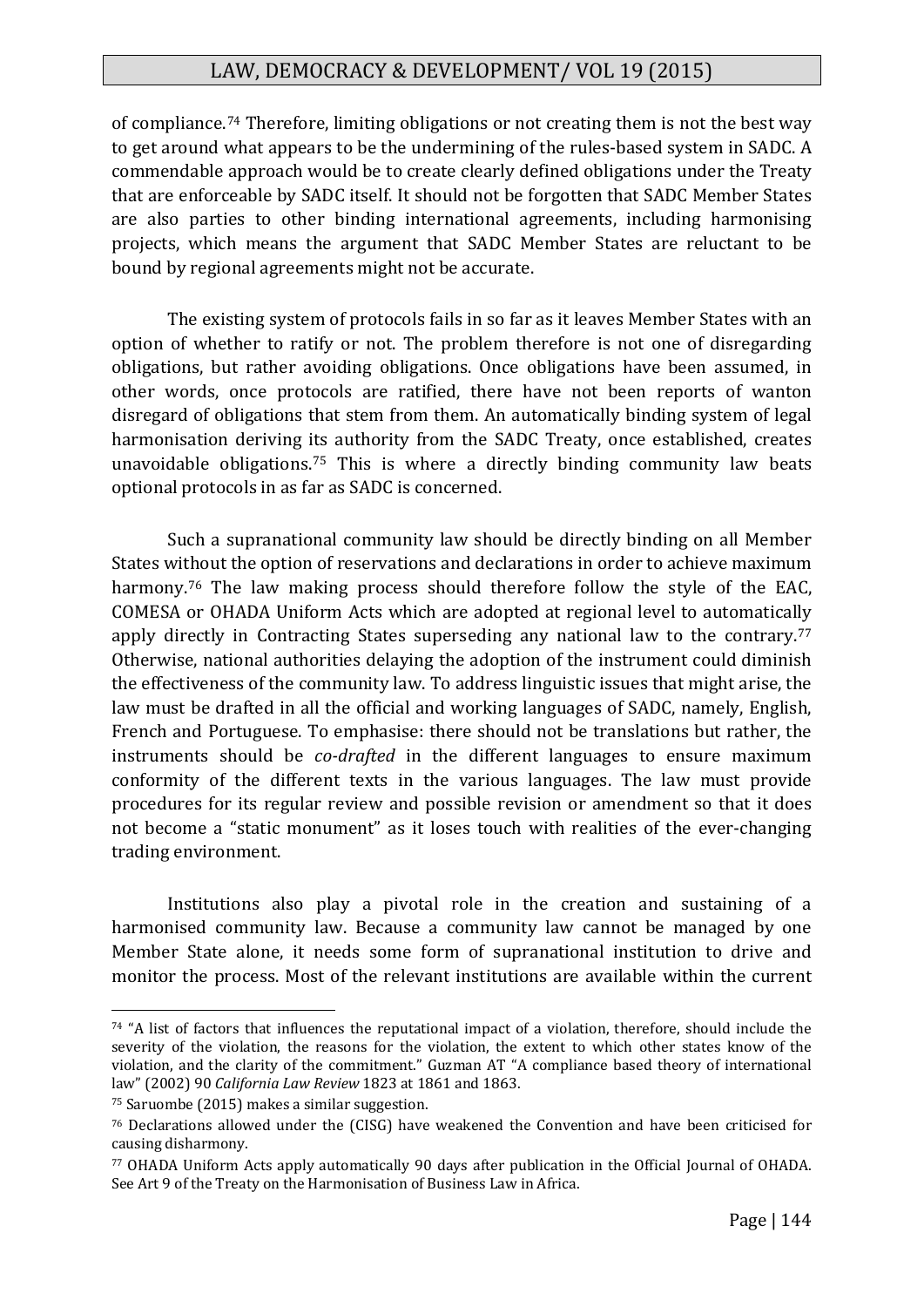SADC institutional set up, albeit needing some degree of transformation. Transformation will thus target mainly the SADC Parliamentary Forum and the SADC Tribunal. At this stage the SADC Parliamentary Forum is "something of a talking shop",[78](#page-18-0) with neither oversight of nor influence in the legislative processes in the SADC. The efforts to transform the SADC Parliamentary Forum should be accelerated.[79](#page-18-1) The SADC Parliamentary Forum should be given legislative authority to deal with regional legislative matters, particularly community laws. The current pace of protocols and their lack of ratification show that there is a need for a regional parliament that enacts directly applicable community legislation from a regional level.

The current situation regarding the SADC Tribunal is somewhat disturbing, to say the least. The Tribunal is an integral part of SADC and should be strengthened to discharge its mandate rather than being elbowed aside by politicians. The current transformation of the Tribunal should take into consideration the role that it can play in the harmonisation of laws in SADC. Certainly, the fact that the Tribunal's jurisdiction will be streamlined to deal with disputes amongst States only $80$  is a further cause for concern in this context. Traders in the private sector who use a harmonised community law are the ones that long for certainty. The Tribunal should be empowered to deal with disputes emanating both from State agreements and also uniform private law. The fear that citizens will drag their governments to the Tribunal as in the *Campbell* case<sup>[81](#page-18-3)</sup> could be dispelled by giving the Tribunal jurisdiction for two distinct categories of disputes, namely State versus State disputes as already envisaged, and private person versus private person disputes dealing with harmonised private law.

Importantly, legal harmonisation can only properly be achieved in a system that respects the rule of law. SADC Member States should commit themselves to the rules they have agreed on and treat them as binding on them. They should, in other words, maintain and sustain the current rules-based system. The tendency to renege on regional obligations in the guise of preserving state sovereignty should end. SADC Member States should understand that regional intergovernmental organisations do not take away their national State sovereignty. Instead, by joining regional organisations, States relinquish part of that sovereignty to the supranational organisation in order to facilitate the achievement of regional goals. It has been noted in the Sutherland Report that:

<u>.</u>

<span id="page-18-0"></span><sup>78</sup> Christiansen T "The European Commission: The European Executive between continuity and change" in Richardson J (ed) *European Union: power and policy making* (London: Routledge 2001) at 116.

<span id="page-18-1"></span><sup>79</sup> The SADC Parliamentary Forum has taken upon itself to draft a Protocol on a SADC Parliament with legislative and oversight authority. This move is unprecedented because SADC protocols are generally prepared through the Secretariat, forwarded to the Council and then recommended to the Summit by the Council. It is not clear yet whether the Summit will adopt this Protocol.

<span id="page-18-2"></span><sup>80</sup> See Final Communiqué of the 32nd Summit of SADC Heads of State and Government Maputo, Mozambique 17-18 August 2012 point 24. See also Final Communiqué of the 34th Summit of SADC Heads of State and Government, Victoria Falls, Zimbabwe August 18, 2014 points 18 and 23(i).

<span id="page-18-3"></span><sup>81</sup> *Mike Campbell (Pvt) Ltd and Others v Republic of Zimbabwe* SADC (T) Case No. 2/2007.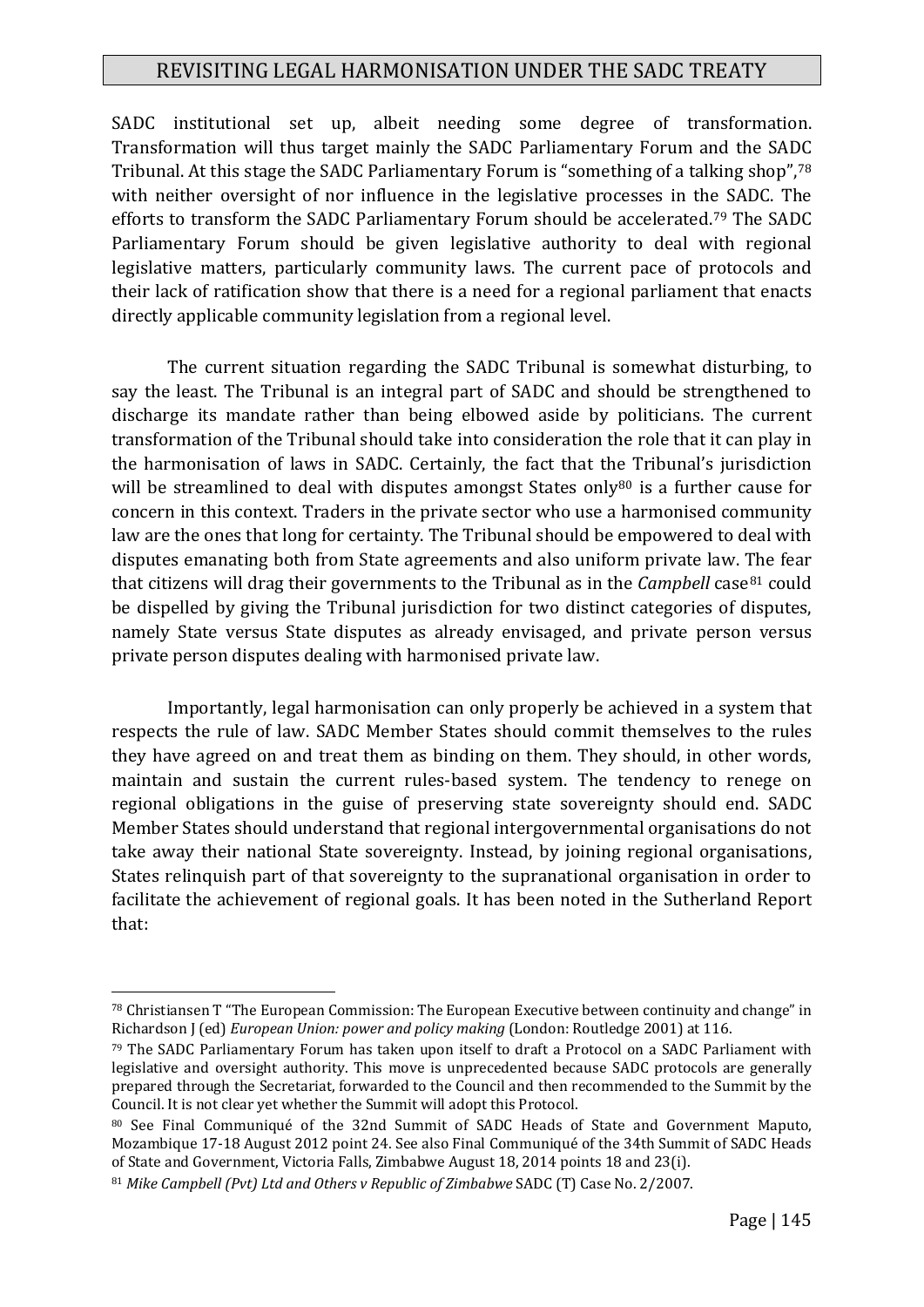Acceptance of almost any treaty involves a transfer of a certain amount of decisionmaking authority away from states, and towards some international institution. Generally this is exactly why "sovereign nations" agree to such treaties. They realise that the benefits of cooperative action that a treaty enhances are greater than the circumstances that exist otherwise.[82](#page-19-0)

#### **7 CONCLUSION**

<u>.</u>

In the end, it is important to note that business laws, and in particular trade laws, need to be harmonised to facilitate trade. To achieve that, SADC must create an enabling framework by amending the SADC Treaty to address a number of key issues. First, the amendment to the Treaty must make the harmonisation of laws one of the objectives of SADC. Secondly, it must provide for the procedures and mechanisms to adopt harmonised community laws that are directly applicable in Member States. Thirdly, it must reform the SADC Parliamentary Forum into a regional legislative body, which can enact laws that are directly applicable in Member States. Fourthly, other available institutions, such as, the SADC Tribunal, $83$  must be adequately capacitated to ensure effective application and implementation of the harmonised law. However, all of this can only take place if the leadership in the region has the adequate political will to achieve harmonisation. As Ruppel points out, "without political will and good faith on the part of ... states to meet and comply with their obligations as spelt out in ratified treaties and conventions, economic regional integration is likely to remain a concept on paper."[84](#page-19-2)

It must be mentioned that the recommendations to amend the SADC Treaty and make further institutional reforms may sound far-fetched and unrealistic considering the knowledge of and arguments on the lack of political will in SADC. However, that is also, to some extent, half the story of the SADC and probably the aspect for which the SADC leadership is remembered the most. It must not, however, be forgotten that issues of transformation, institutional reform and Treaty amendment are not new for SADC. The Organisation has now transformed itself more than three times, from the Frontline States through SADCC to SADC, which was also comprehensively reformed at the turn of

<span id="page-19-0"></span><sup>82</sup> Sutherland P *The future of the WTO: addressing institutional challenges in the new millennium* (Geneva: WTO 2004) at 29.

<span id="page-19-1"></span><sup>&</sup>lt;sup>83</sup> The critical role of the Tribunal in the context of legal harmonisation should not be understated. The 34th SADC Summit in August 2014 at Victoria Falls, Zimbabwe, adopted and signed a new Draft Protocol on the Tribunal thereby opening it up for ratification by Member States. See Final Communiqué of the 34th Summit of SADC Heads of State and Government, Victoria Falls, Zimbabwe, 18 August 2014 point 18 and 23(i). However, it is disappointing that the signed Draft Protocol on the Tribunal gives the Tribunal jurisdiction over inter-State disputes only. Furthermore, there is no guarantee that the Tribunal's rulings will finally be respected. It remains the case that "the question whether SADC will be advanced enough to apply lessons from sophisticated and well developed systems such as the EU and to give effect to the rulings of its judicial organ remains open for the time being." See Ruppel OC "The SADC Tribunal, regional integration and human rights: major challenges, legal dimensions and some comparative aspects from the European legal order" (2009) 2 *Recht in Afrika* 203 at 228.

<span id="page-19-2"></span><sup>84</sup> See Ruppel OC "ECAS 2011 – 4th European Conference on African Studies Uppsala 15-18 June 2011" quoted by Ngaundje LD "Regionalism: lessons the SADC may learn from OHADA" (2012) 75 *THRHR* 256 at 364.